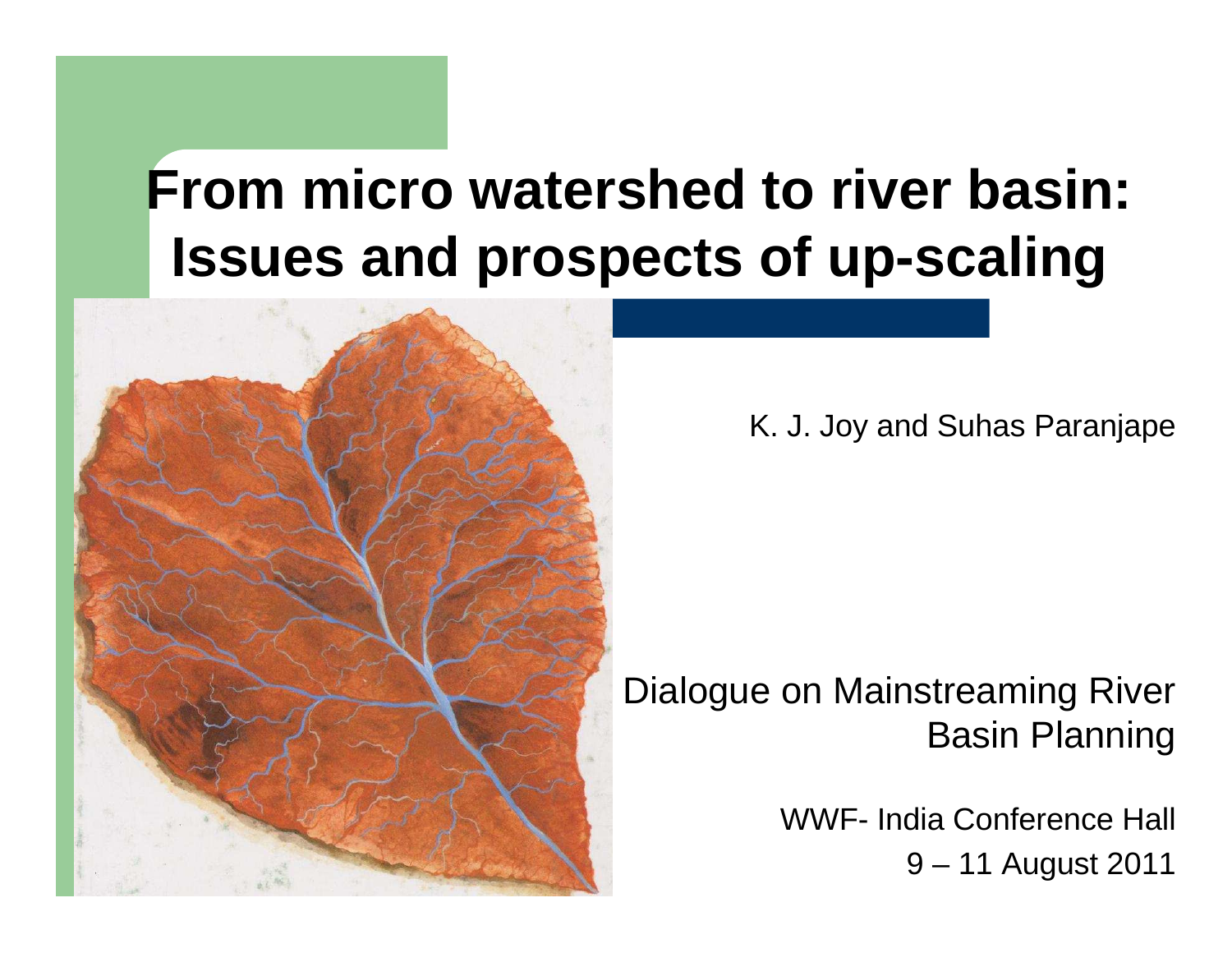# Structure of the paper

- **Introduction**
- Understanding watersheds and watershed interventions
- Evolution of watershed development polices and programmes in India
- Performance of watershed development programmes: Evidence from the field
- From micro watershed to river basin: Way forward
- Conclusion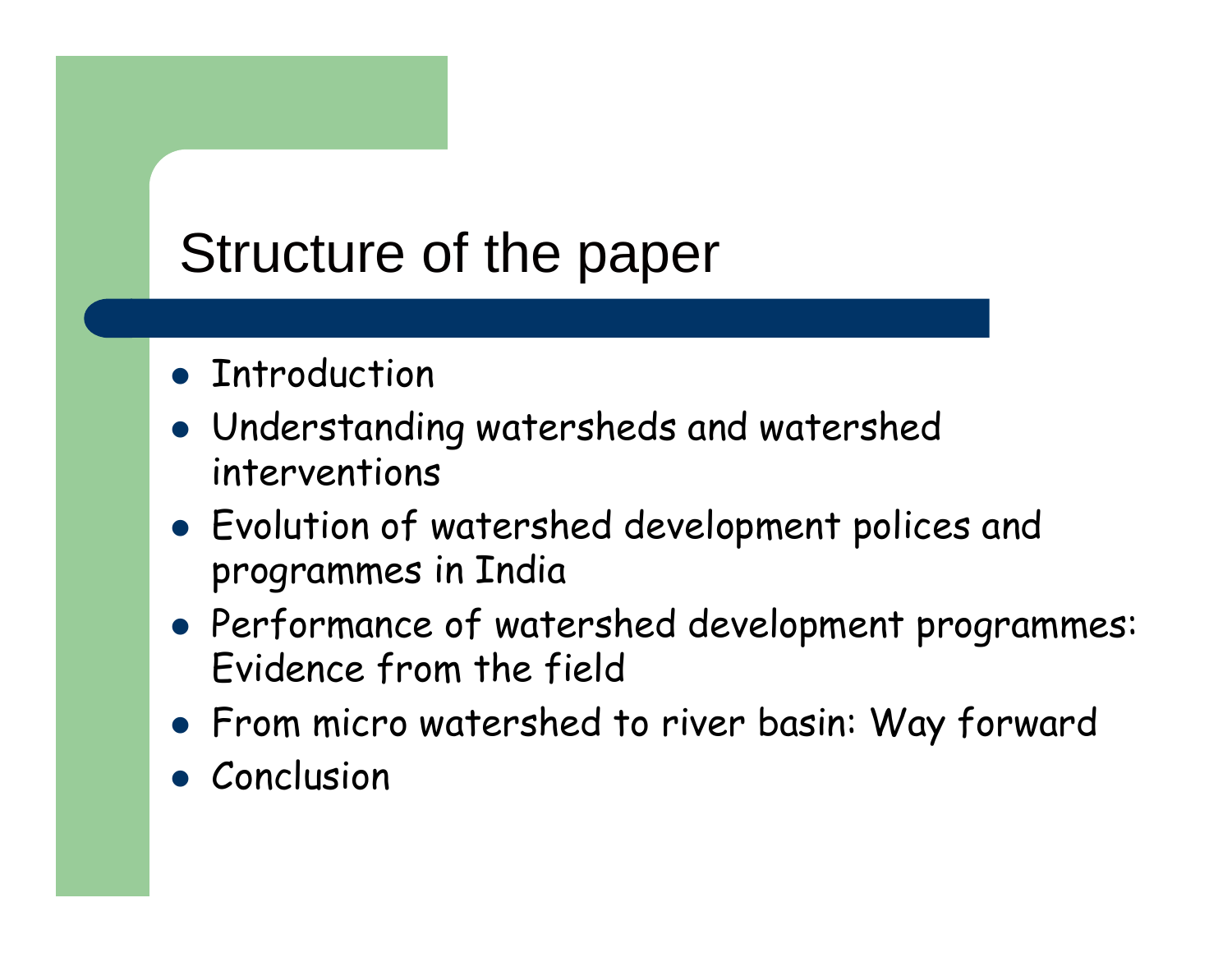# **Introduction**

- $\bullet$  Why is it watershed based development important?
	- Can tie together the twin concerns of ecological regeneration and livelihood needs
	- – In tune with the spirit of decentralization and direct democracy
	- – Can go beyond the sectoral approach to development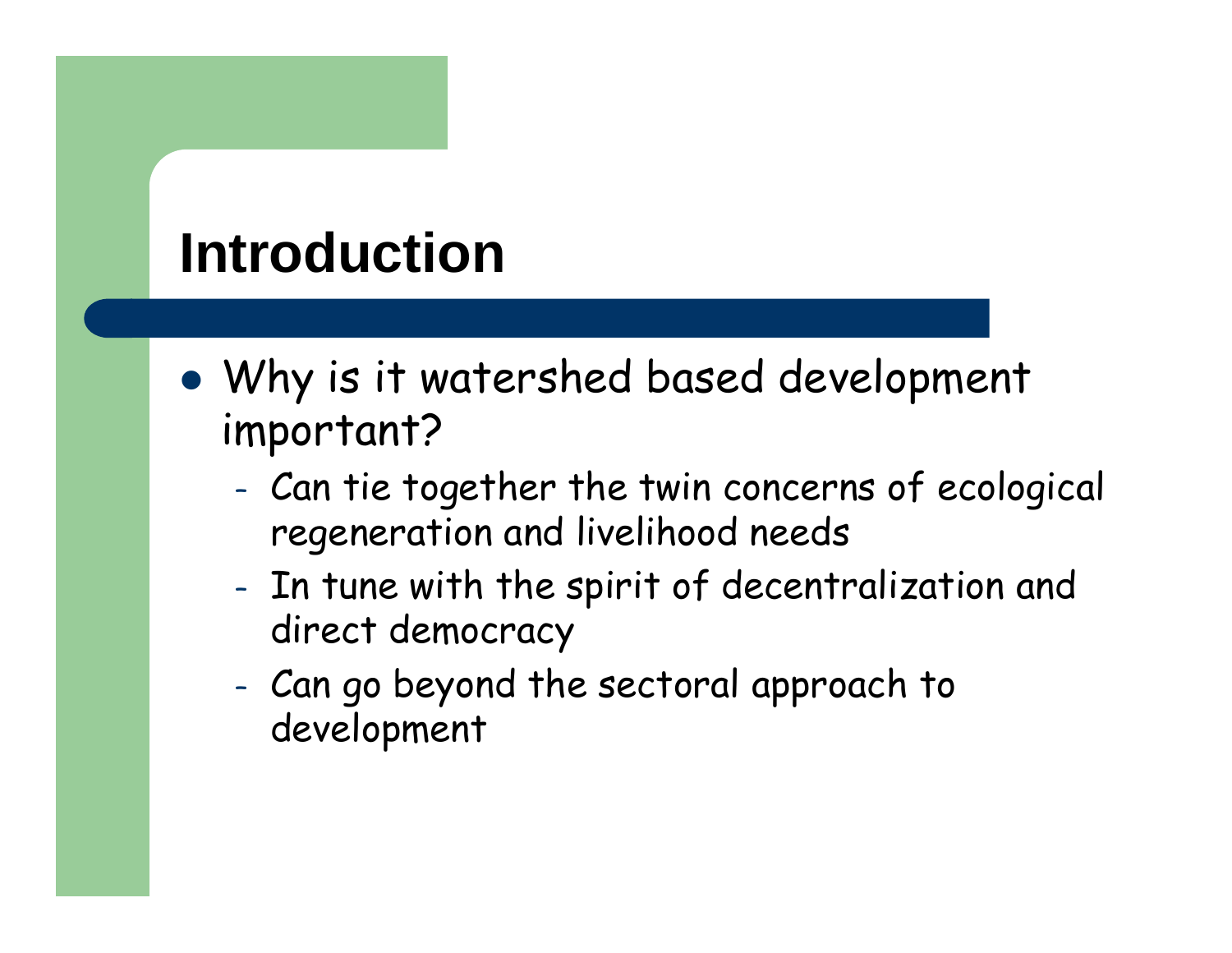#### **Understanding watersheds and watershed interventions**

- $\bullet$  What constitutes a watershed?
	- – a region bounded by a water divide with a common exit point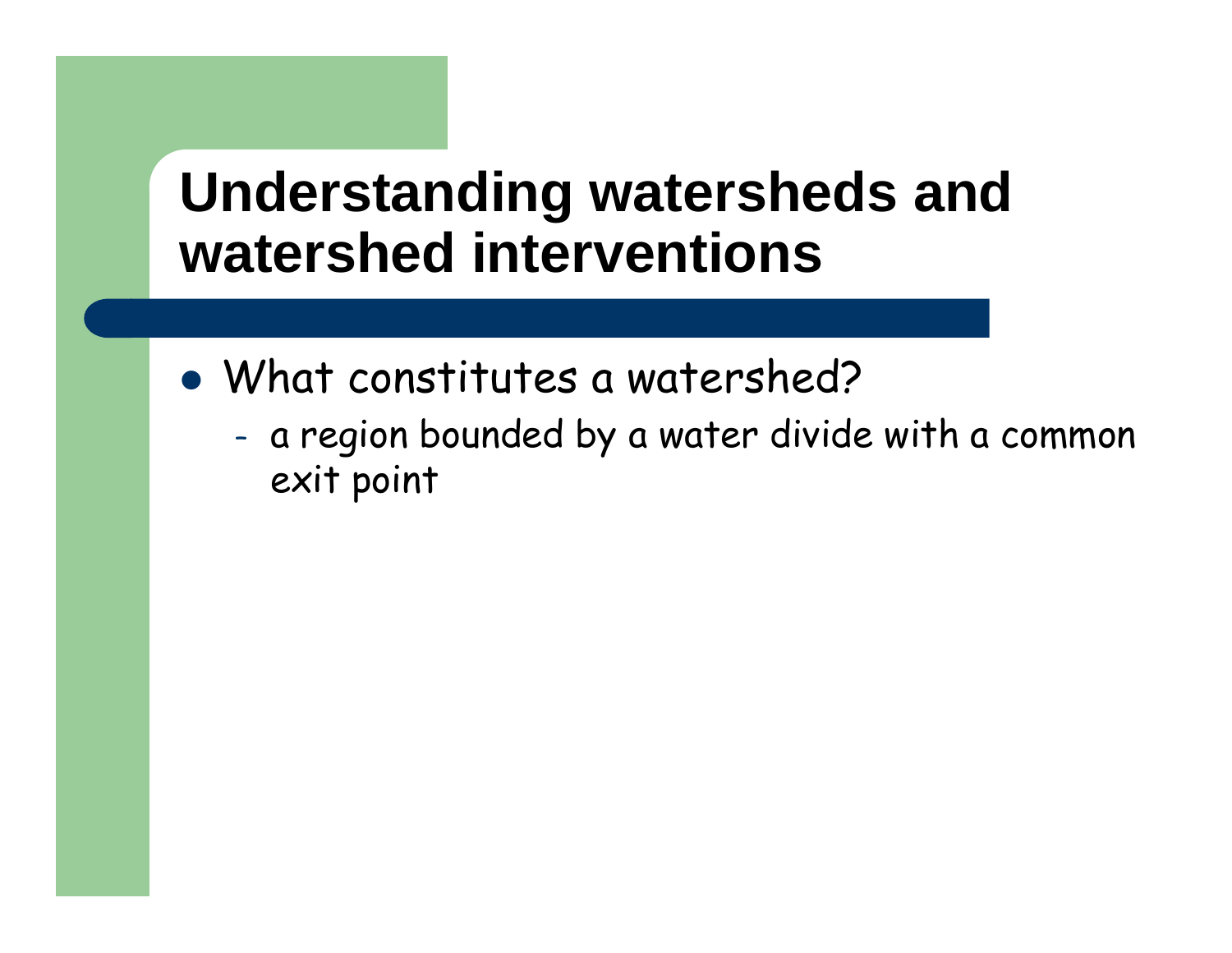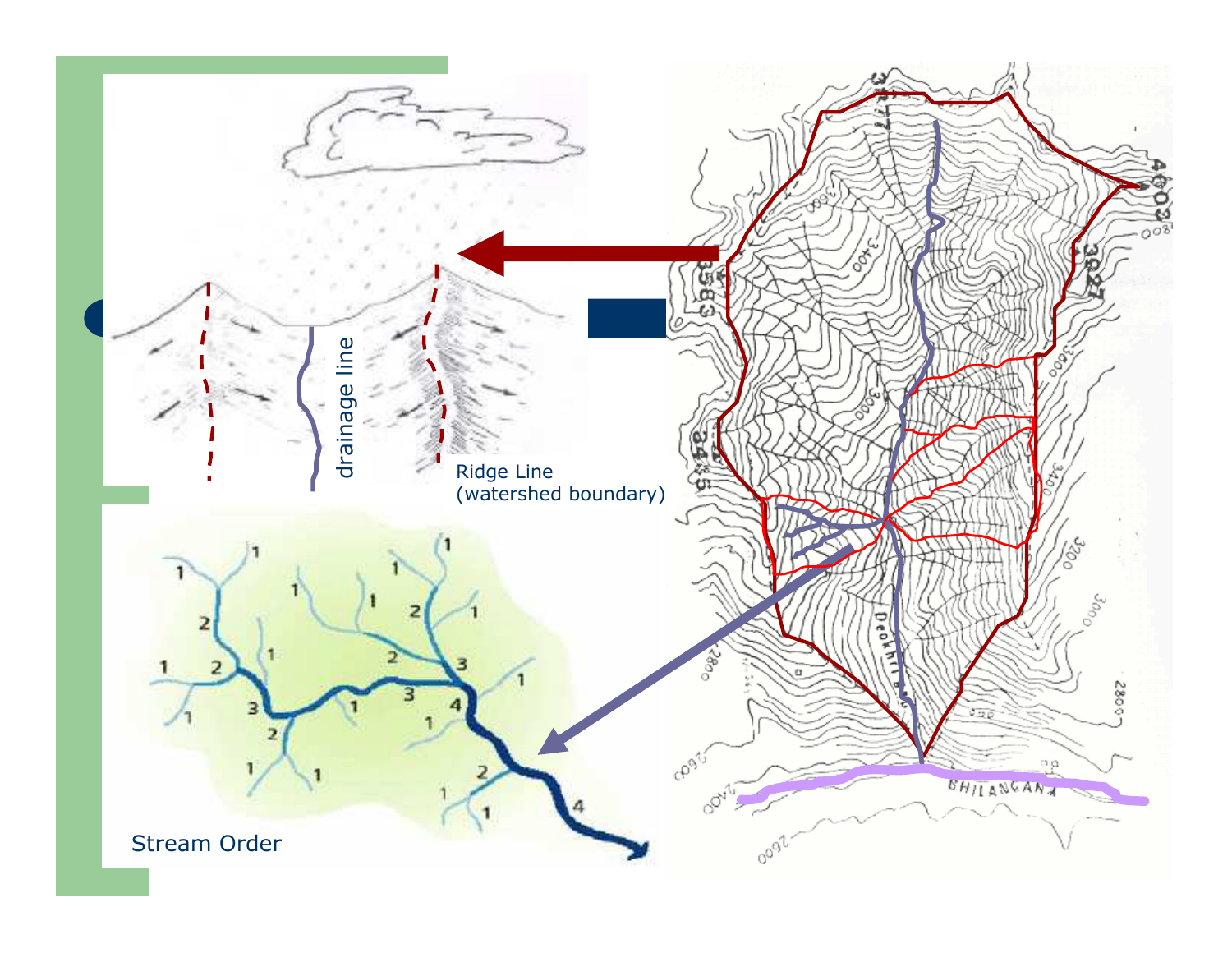### **Watershed: size**

| Category          | <b>Size Ranges (sq km)</b> | <b>Number</b>    |
|-------------------|----------------------------|------------------|
| <b>Basins</b>     | 30000-250000               | 35               |
| Catchments        | 10000-30000                | 112              |
| Sub-catchments    | 2000-10000                 | 500              |
| Watersheds        | 500-2000                   | 3,237            |
| Sub-watersheds    | 100-500                    | 12,000           |
| Milli-watersheds  | 10-100                     | 72,000           |
| Micro-watersheds  | $5 - 10$                   | 400,000          |
| Source: Bali 1979 |                            | 1 sg.km = 100 Ha |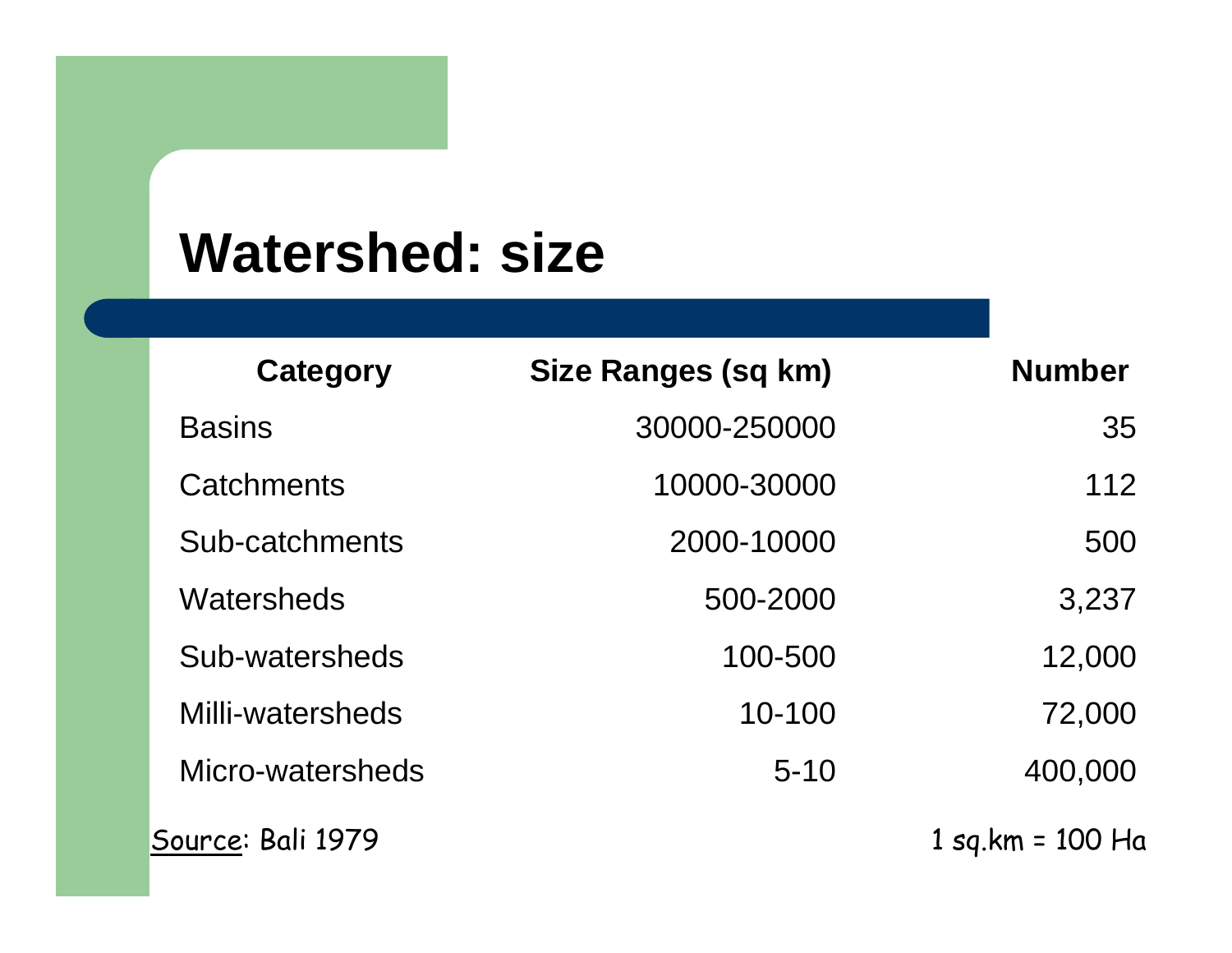#### **Performance of watershed development programmes: Evidence from the field**

- $\bullet$  Productivity gains are often limited and temporary
- Landless and marginal farmers often benefit only marginally or not at all, increasing inequities within the village
- Common lands do not get adequately treated, and revegetation does not take place as expected
- Gains from recharge of groundwater are rapidly dissipated through increased withdrawal
- Domestic, livestock & ecosystem water needs often do not get addressed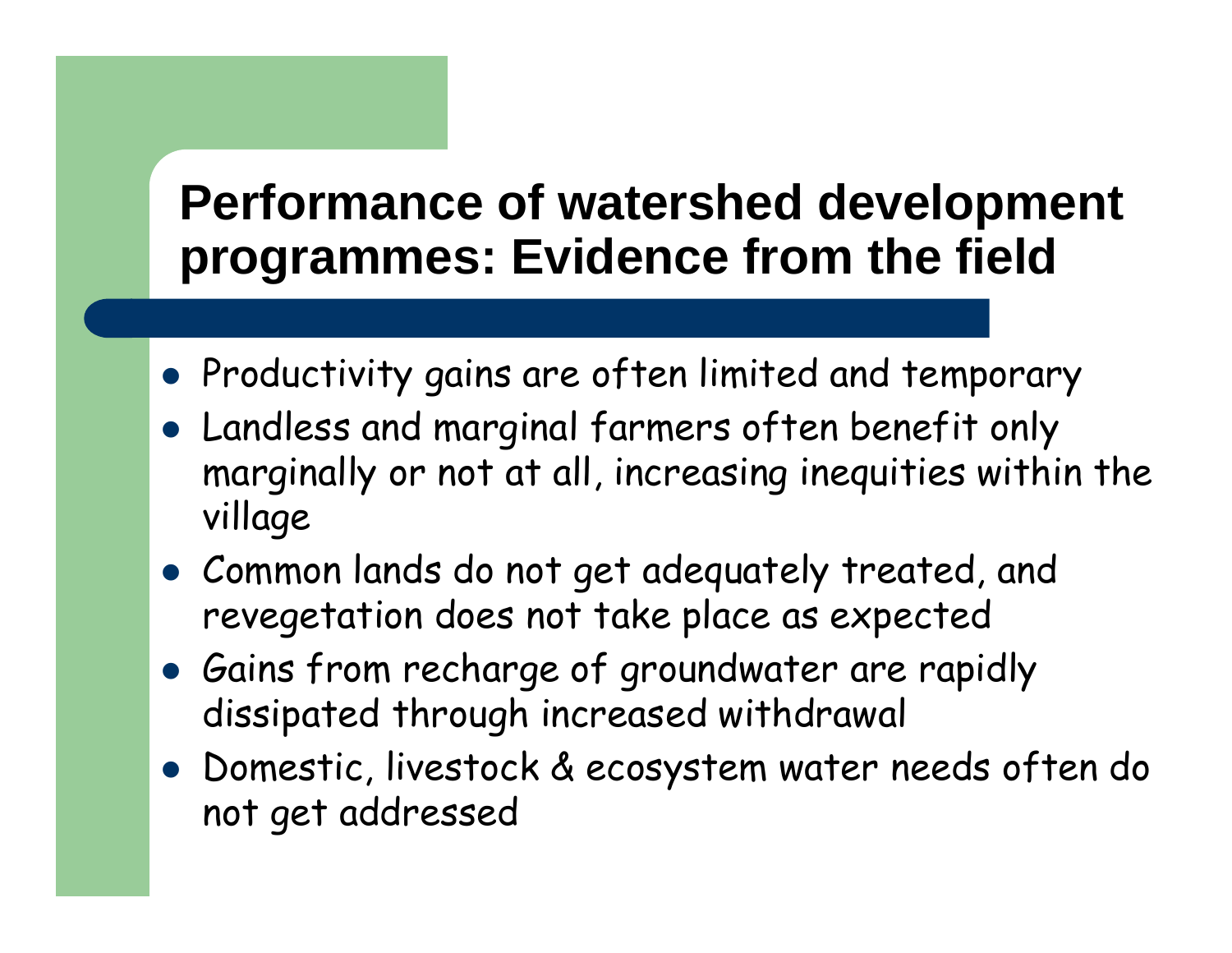#### **Performance of watershed development programmes: Evidence from the field**

- $\bullet$  Downstream impacts of intensive upstream water conservation are not being considered
- $\bullet$  People's participation is limited to the implementation stage; often there is no building of institutions for long-term collective governance and management of resources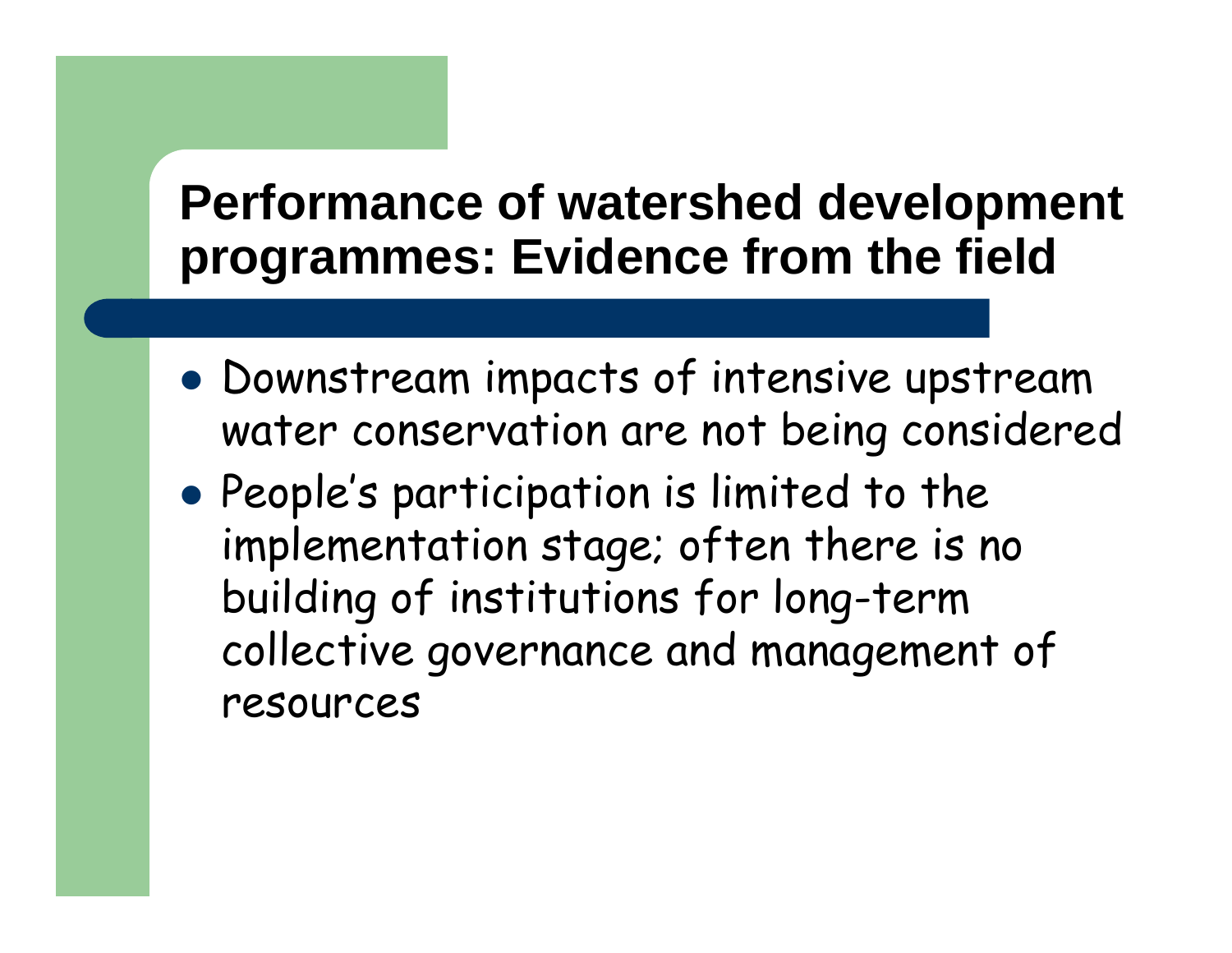# **Some of the reasons**

- **Excessive focus on engineering structures; social** processes and institutions are either ignored or delinked from the biophysical interventions
- Inadequate knowledge of local biophysical conditions, poor technical analysis and no integration of local knowledge
- Limited focus on common property land resources andthe livestock sector
- Issues of water management or rural domestic water supply needs are typically not addressed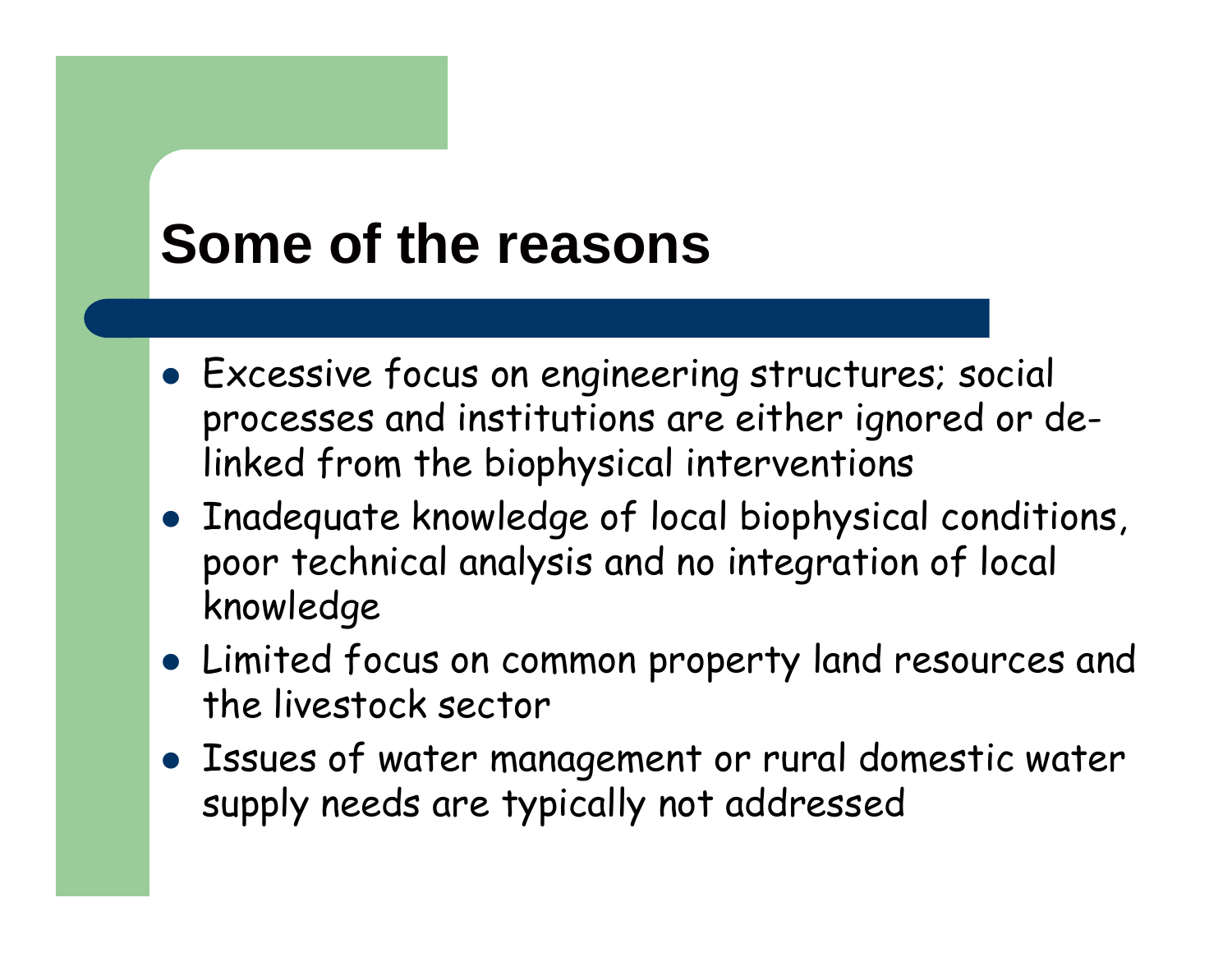# **Some of the reasons**

- 'Self-help groups' and 'user groups' are promoted without addressing deeper issues of democratisationand empowerment
- Lack of transparency on the part of implementers and rigidity of guidelines
- No clear normative framework as to what 'rural development' is all about: equity or sustainability concerns do not figure in the frameworks
- Problems arise because the interaction between the biophysical and the socio-economic processes in WDPis not understood and addressed in an integrated manner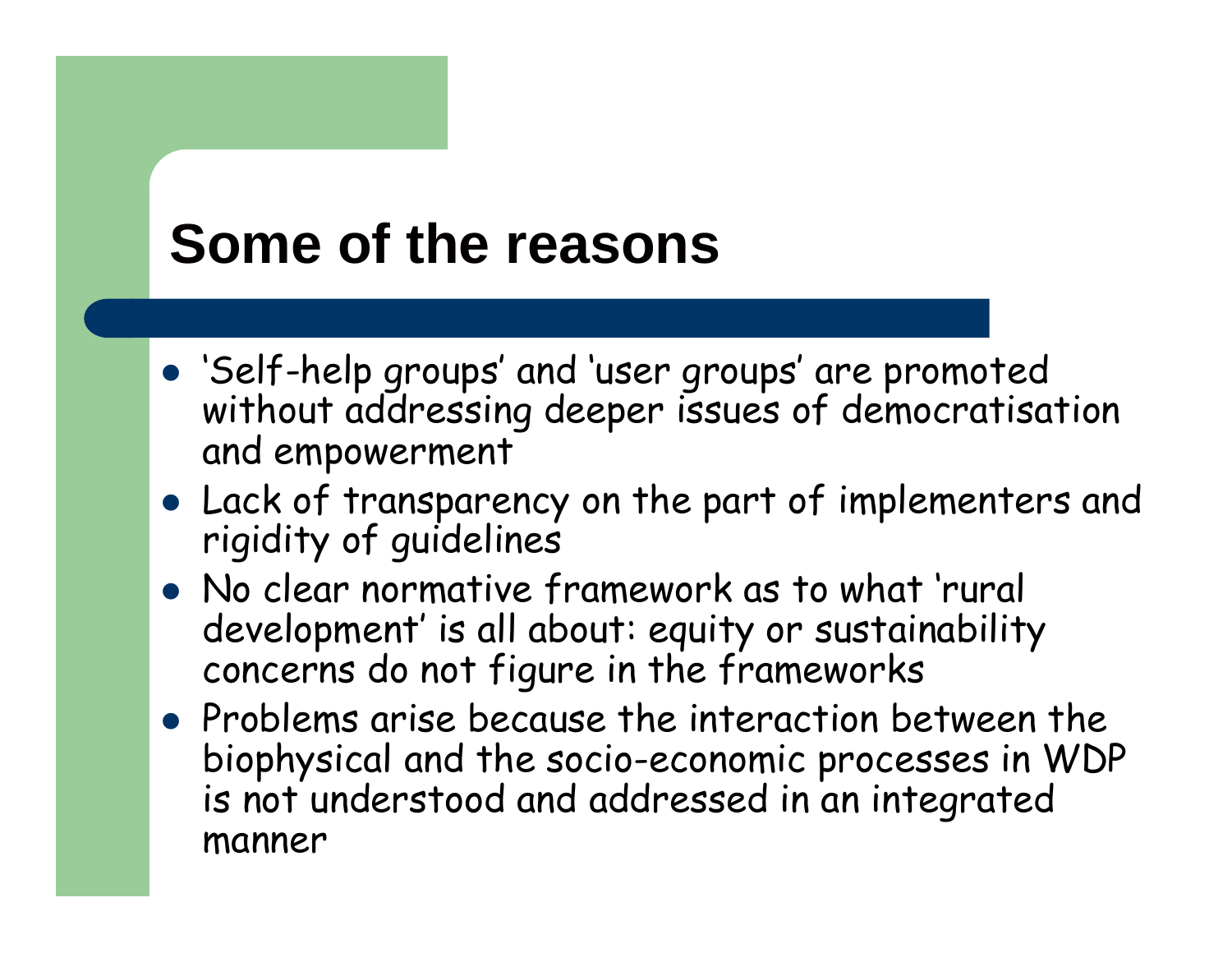# **Some of the reasons**

#### For example:

- – WDP converts surface flows to groundwater: property regime changes, privatising and concentrating common pool resources
- – Increased water harvesting, coupled with intensification of water use, can lead to depletion of aquifers
- – Agricultural water use acquires higher priority and this may result in shortages of water for drinking and domestic use, or force a shift to deeper aquifers leading to problems of salinity and toxicity
- – Cumulative effects of treatment of a contiguous set of micro-watersheds can be significant and can impact downstream water bodies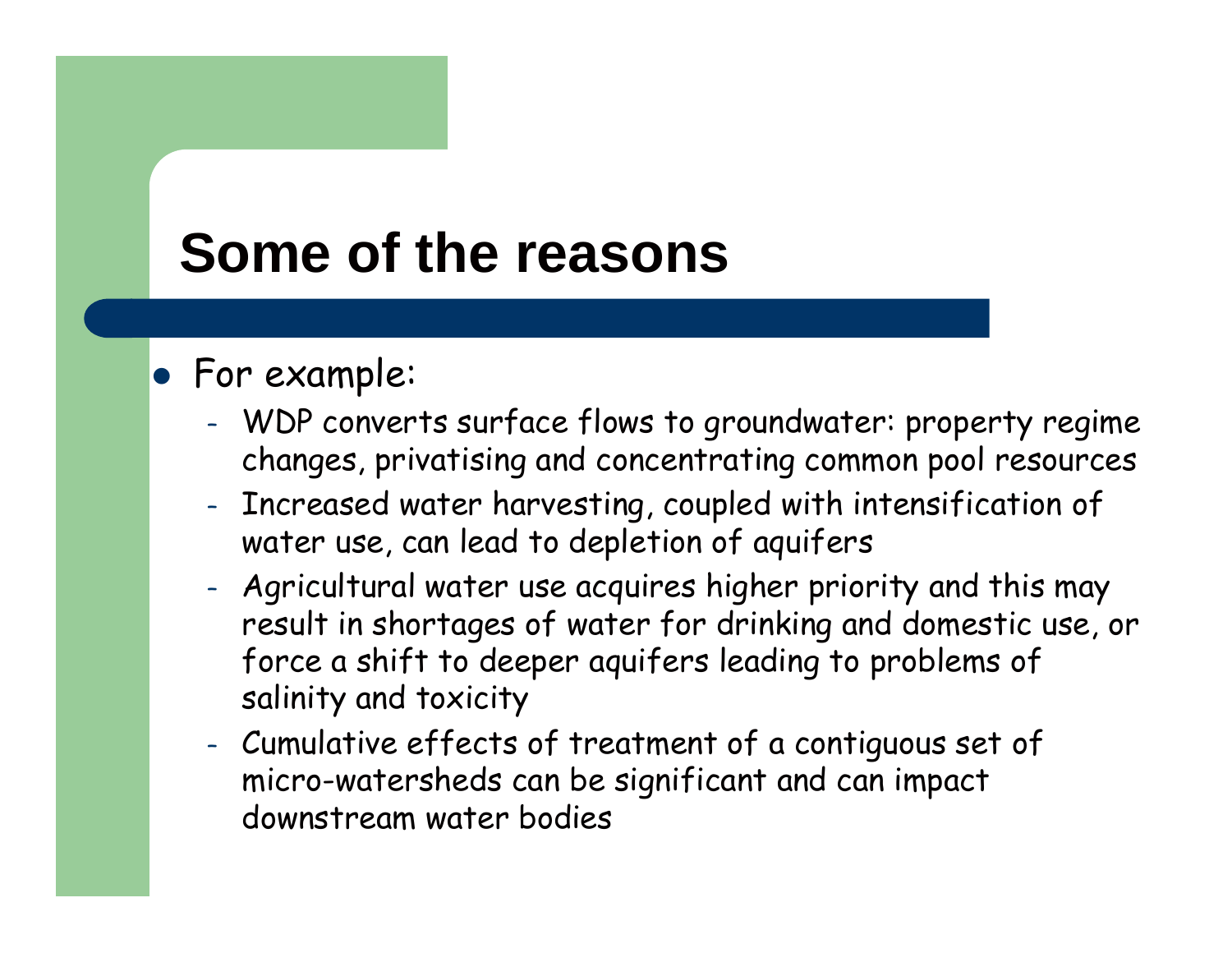### **From micro watershed to river basin: Way forward**

- $\bullet$  Normative framework
	- –- Productivity enhancement and livelihoods
	- –Sustainability
	- –- Equity
	- –- Democratization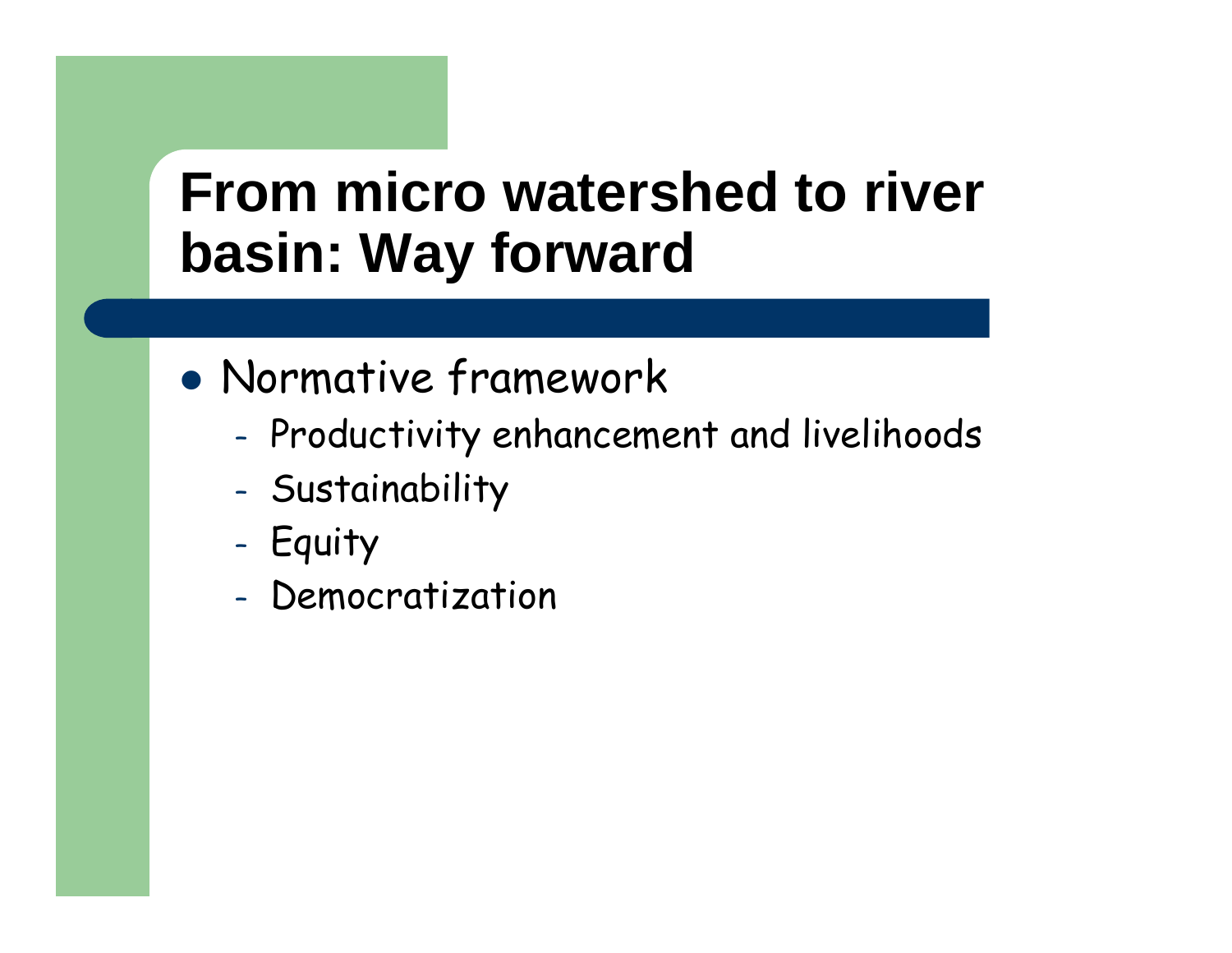#### **Bio-physical and socio-cultural peculiarities of water**

- Water is a resource embedded within ecosystems; not a freely manipulable resource; nor is it a resource to be indiscriminately mined
	- – Concept of environmental flows, minimum flow required for the preservation of ecosystem services
	- – Issues related to water quality: who is returning how much of water to the ecosystem and in what condition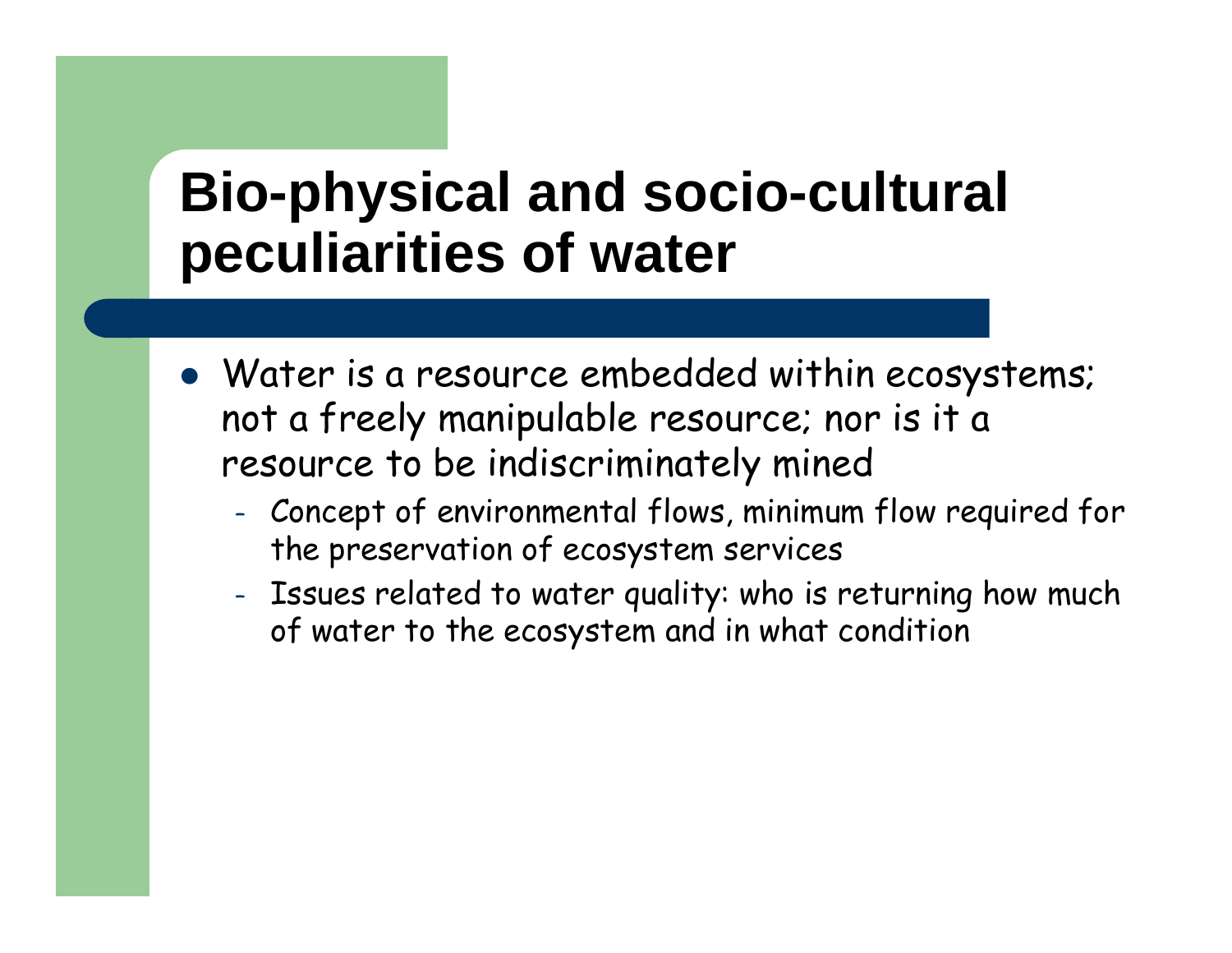#### Hydrologic Processes in Human Environments

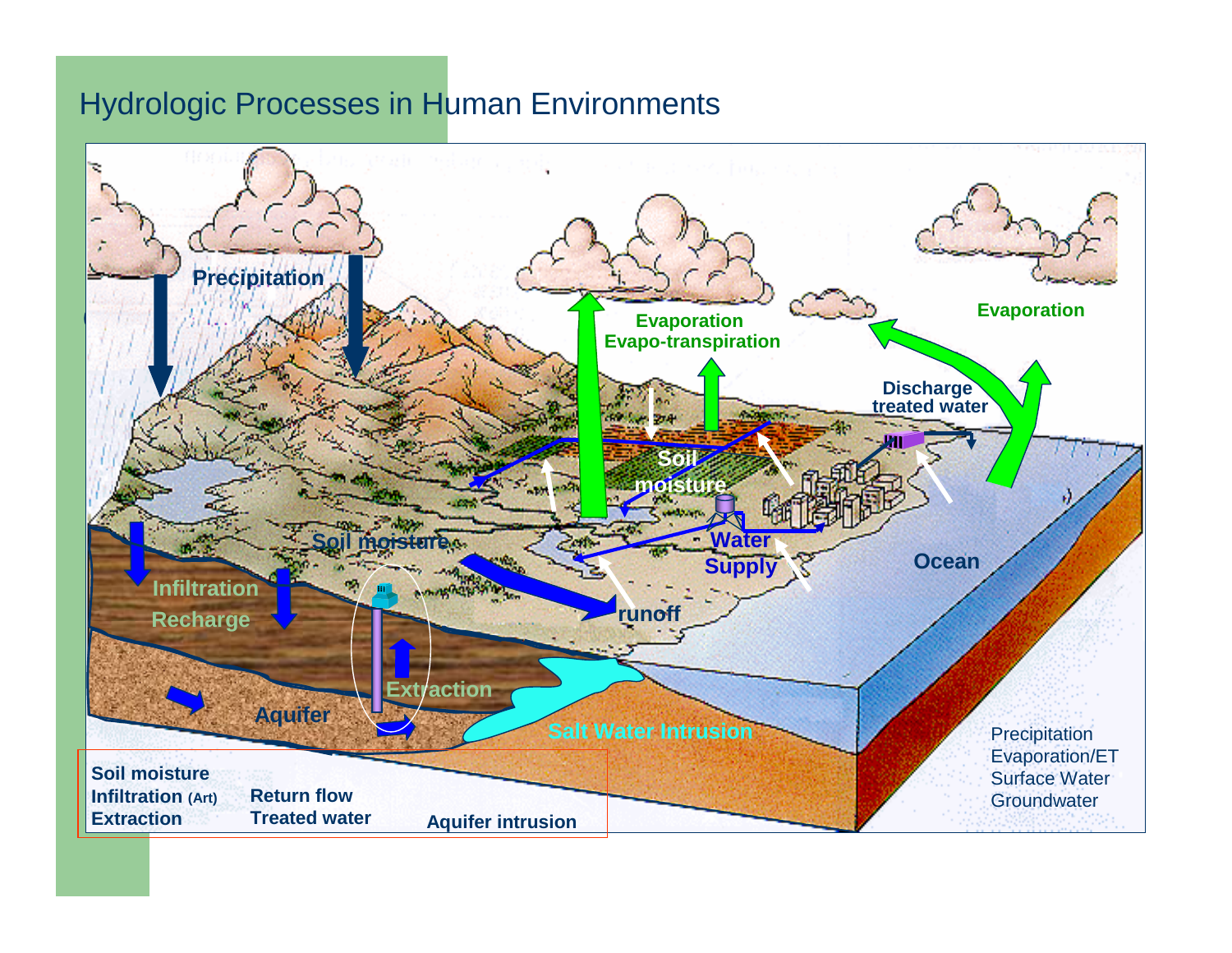### **Bio-physical and socio-cultural peculiarities of water**

- Water is a common pool resource
- Water is present at many scales
- The way watershed is planned, used and managed causes externalities
- Unidirectionality and asymmetric relationship
- It needs an approach that nests different scales from micro watershed upwards to basins and further up to states and countries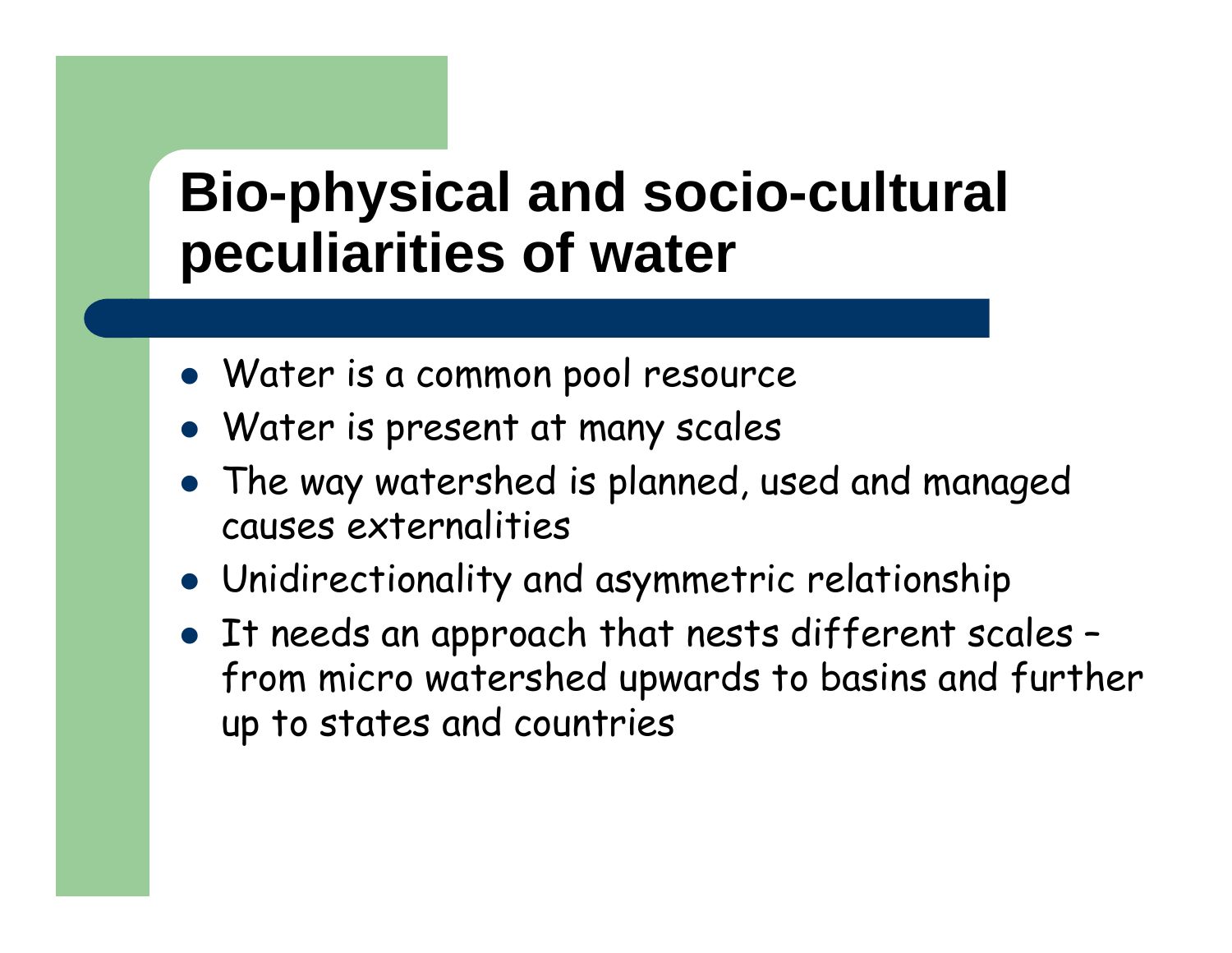### **Bio-physical and socio-cultural peculiarities of water**

- Water is both a local and non-local resource
	- –It has implications for our idea about rights
- Assured and variable nature of water
- Spatial or locational disadvantages emanating from the bio-physical characteristics of water
- Historical inequities on the basis of class, caste, ethnicity, patriarchy and so on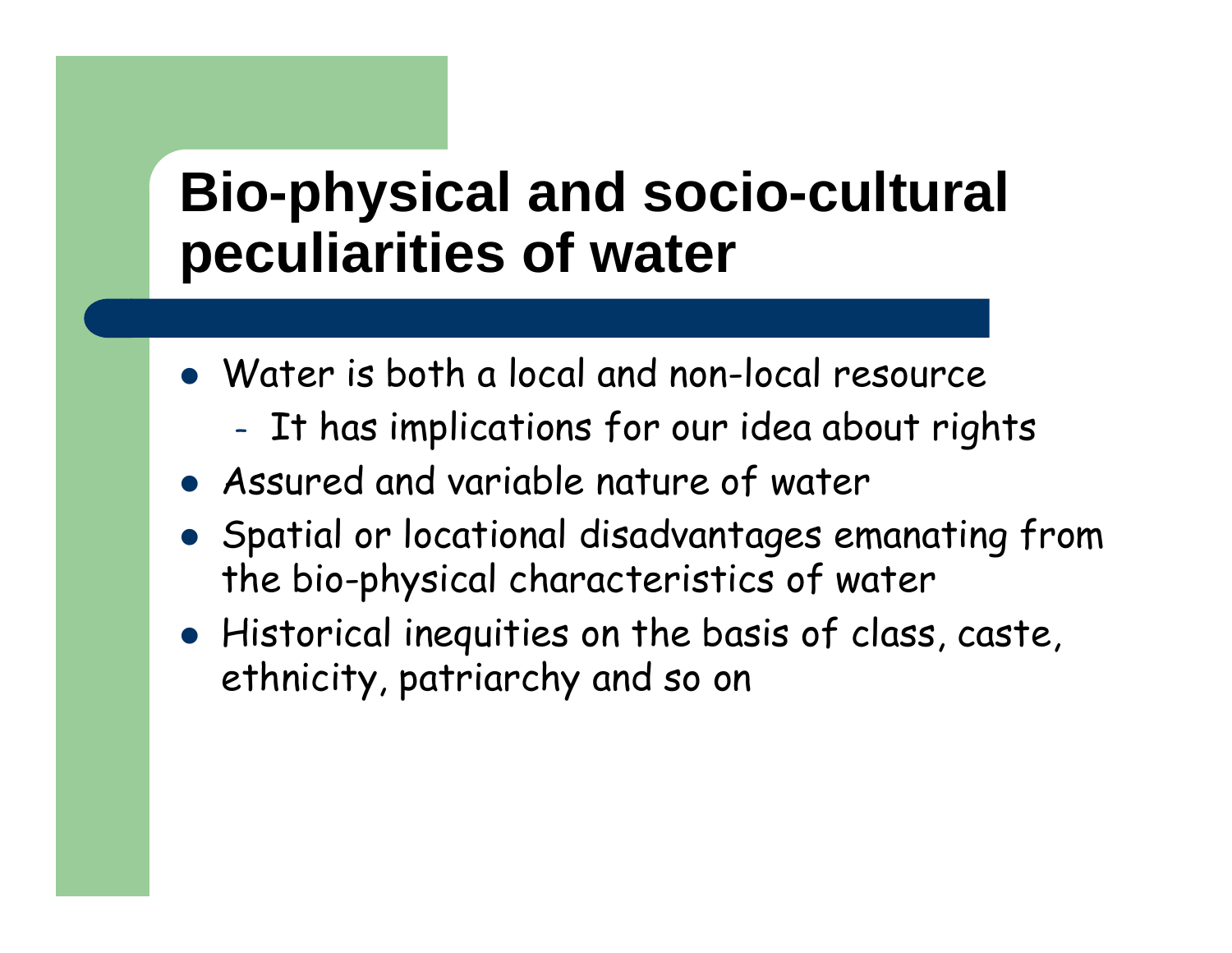# **The issue of tiling and nesting**

- Increasing size and its relationship to a change in the nature of hydrological processes within a watershed
	- – The balance between surface processes and channel processes
	- – Issue of nesting: cannot treat each watershed as independent; needs to take into account the impact of nesting on a particular location
		- It becomes all the more important as we move downstream

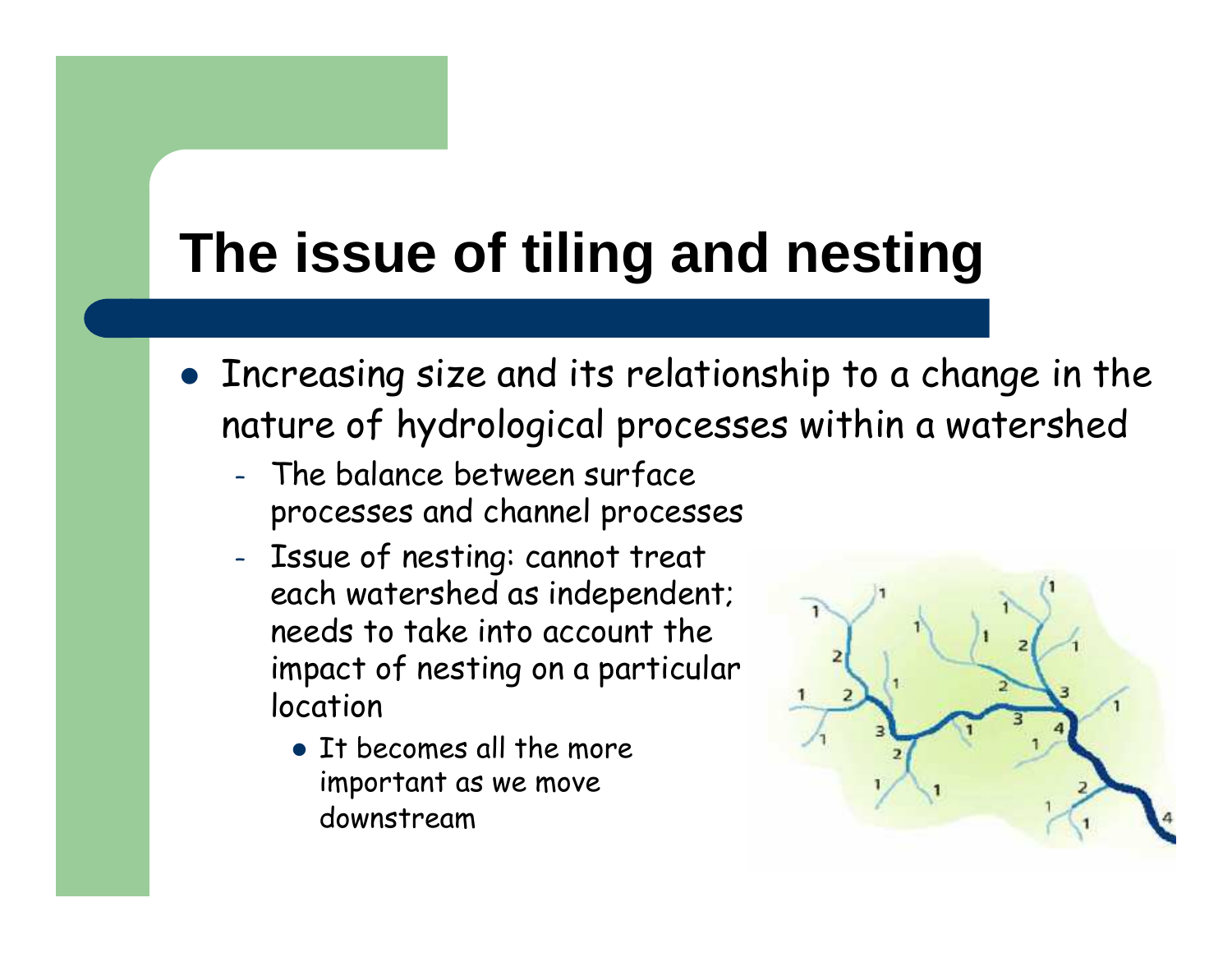# **The issue of tiling and nesting**

- $\bullet$  We cannot uniformly 'tile' a basin with independent, un-nested micro watersheds
	- Needs different handling of surface dominated and channel dominated watersheds
	- – One possible way is to treat streams differently; demarcate a channel dominant zone from the 3<sup>rd</sup> or 4<sup>th</sup> order stream onwards
	- – Intensive watershed development in the upstream can have mixed impact on the downstream, channel dominant zone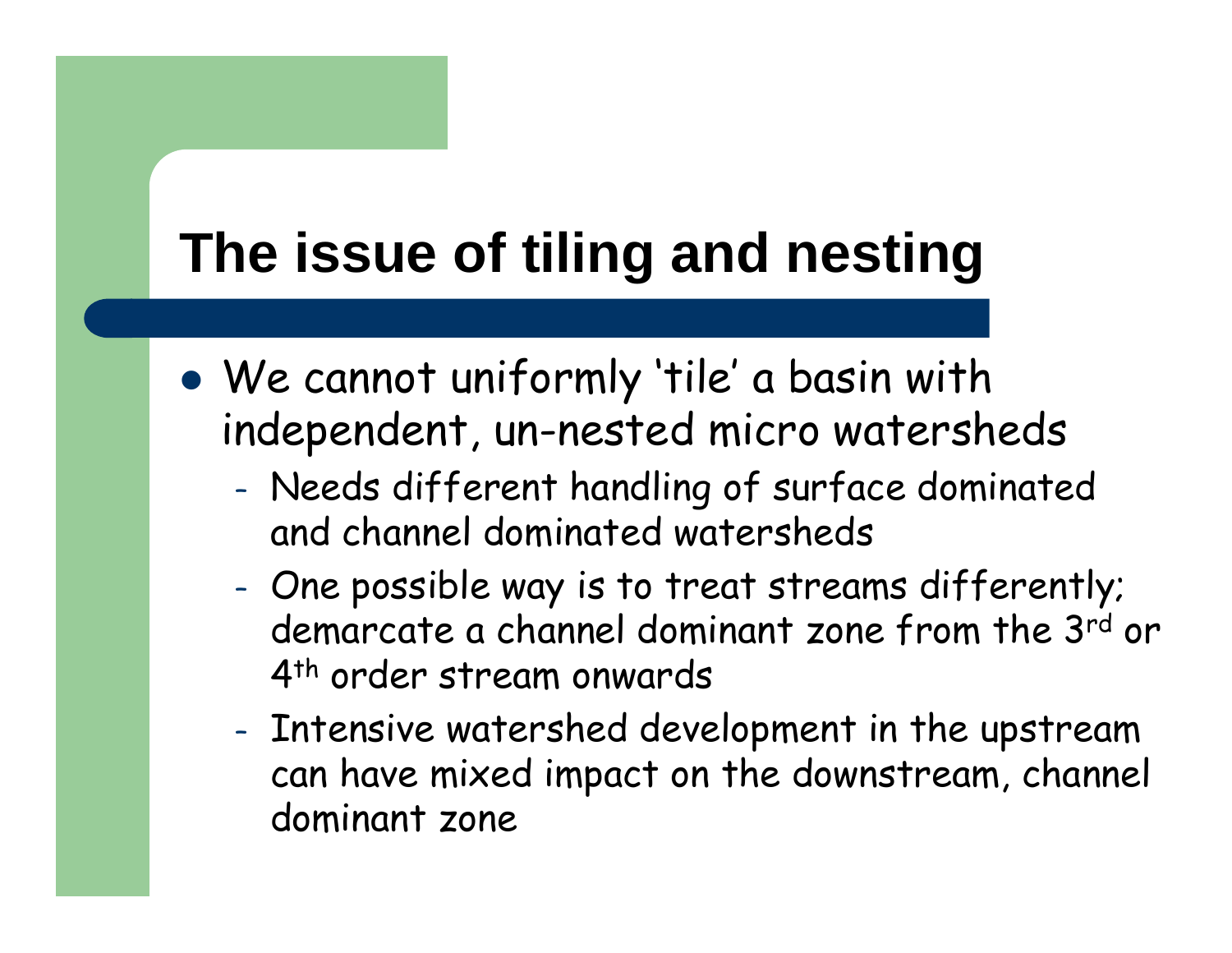# **The issue of tiling and nesting**

- $\bullet$  Conventional watershed approach may not be applicable to the downstream watersheds that depend much more on exogenous flows
	- – importance and significance of planning for resources `endogenous' to the watershed together with `exogenous' water becomes important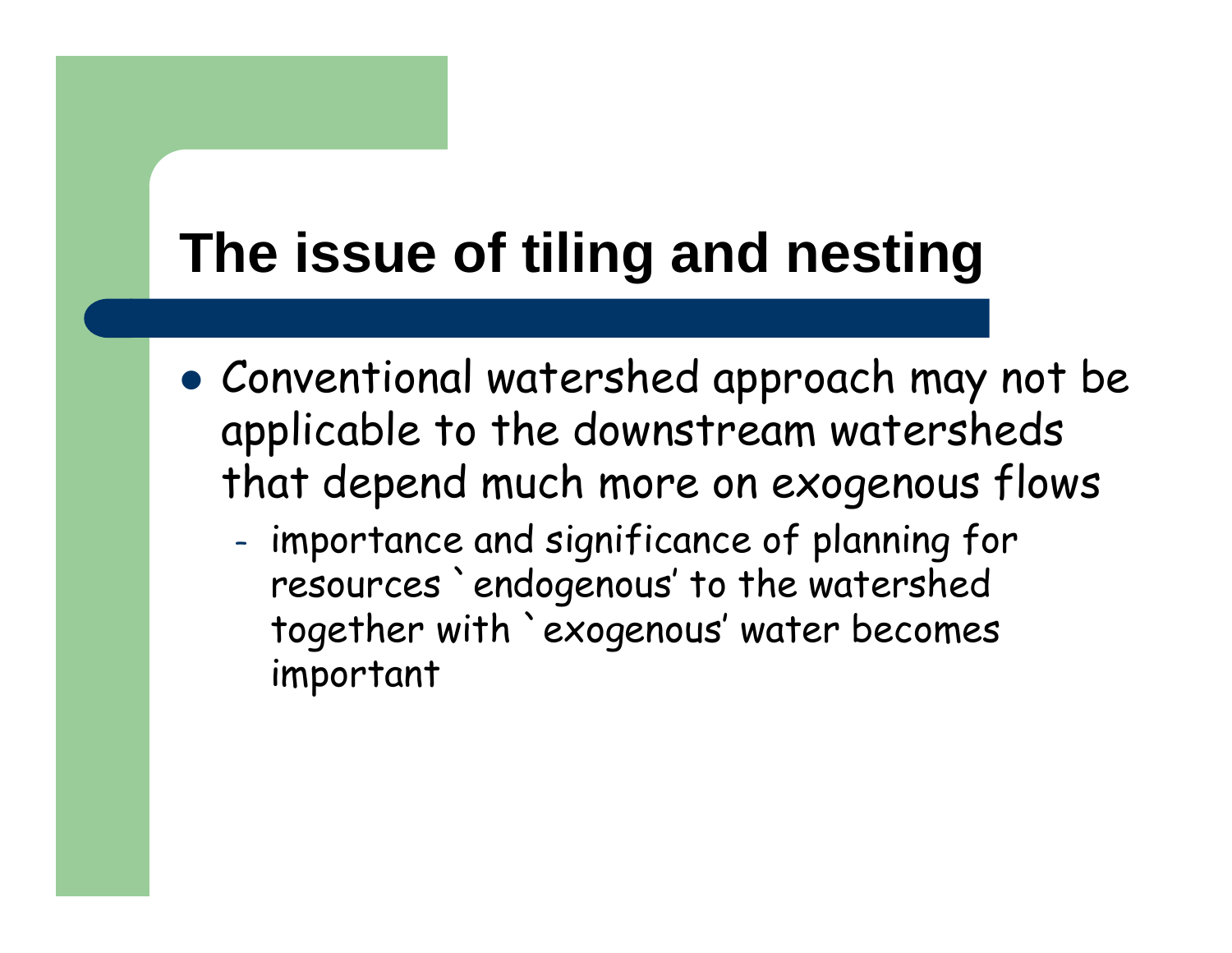# **Productivity oriented hydrological planning**

- Watershed development can reconcile the apparent conflict between conservation objectives and productivity enhancement objectives
- Conservation approach:
	- –Tries to minimise run-off as a unilinear strategy
- $\bullet$  Productivity-oriented hydrological planning approach:
	- – Tries to change the components of the water balance
		- $\bullet$ maximise biomass production
	- –- How do we handle storages?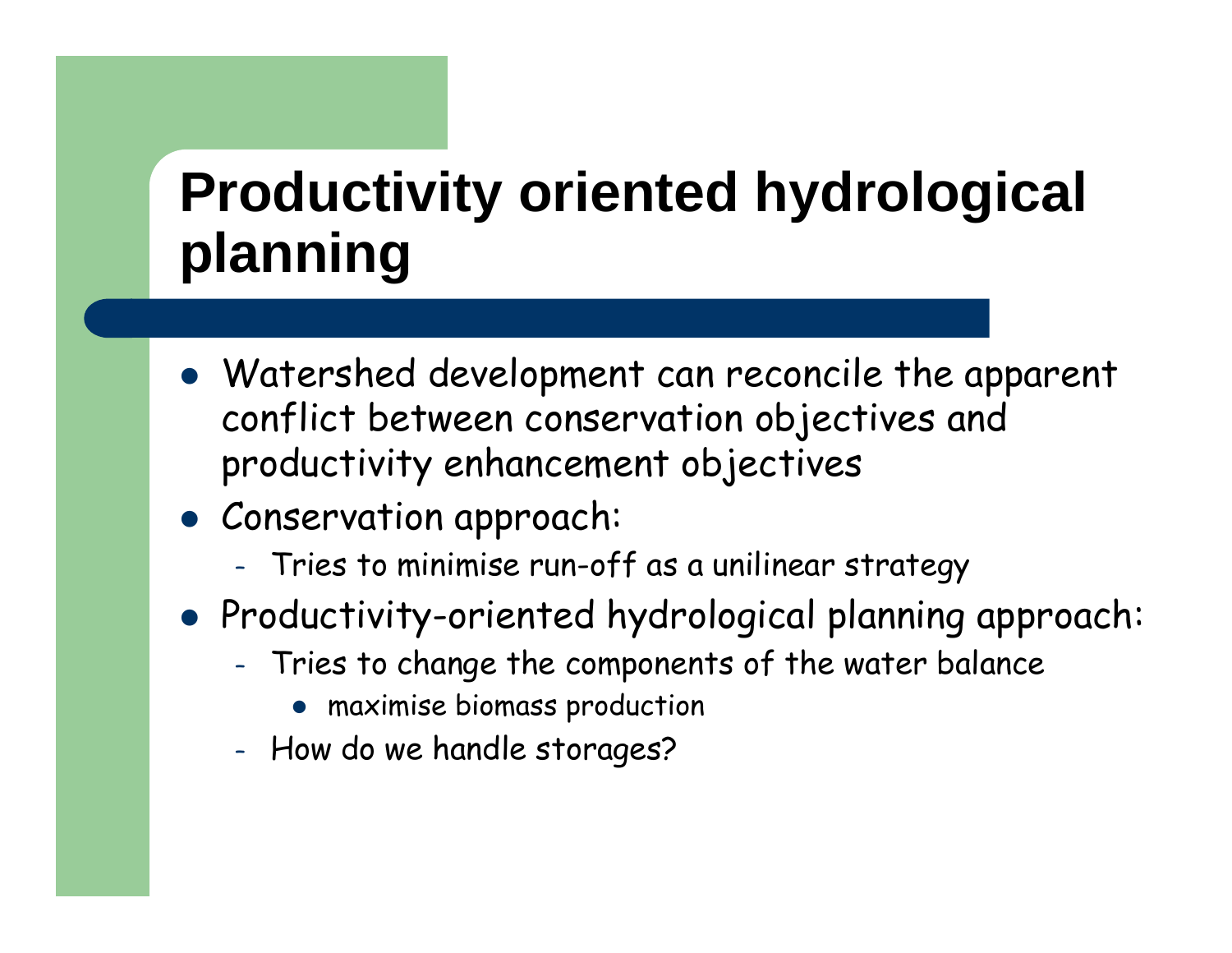#### **Livelihoods, biomass and water requirements**

- Livelihoods: what does it constitute?
	- –- How many of these needs to be fulfilled locally, in kind?
- Biomass as a measure to estimate livelihood needs
	- –15 to 18 tons of biomass per family of five
- **•** The required water
	- – Using a productivity norm of 30 kg/ha-mm we get a water use of 6000 m3/family/year
	- $-$  200 ms for d  $-$  200 m $^3$  for domestic water use + 200 m $^3$  for livestock
	- Total water use: about 6400 m<sup>3</sup>/family - Total water use: about 6400 m<sup>3</sup>/family/year
- Can watershed development meet this? $\bullet$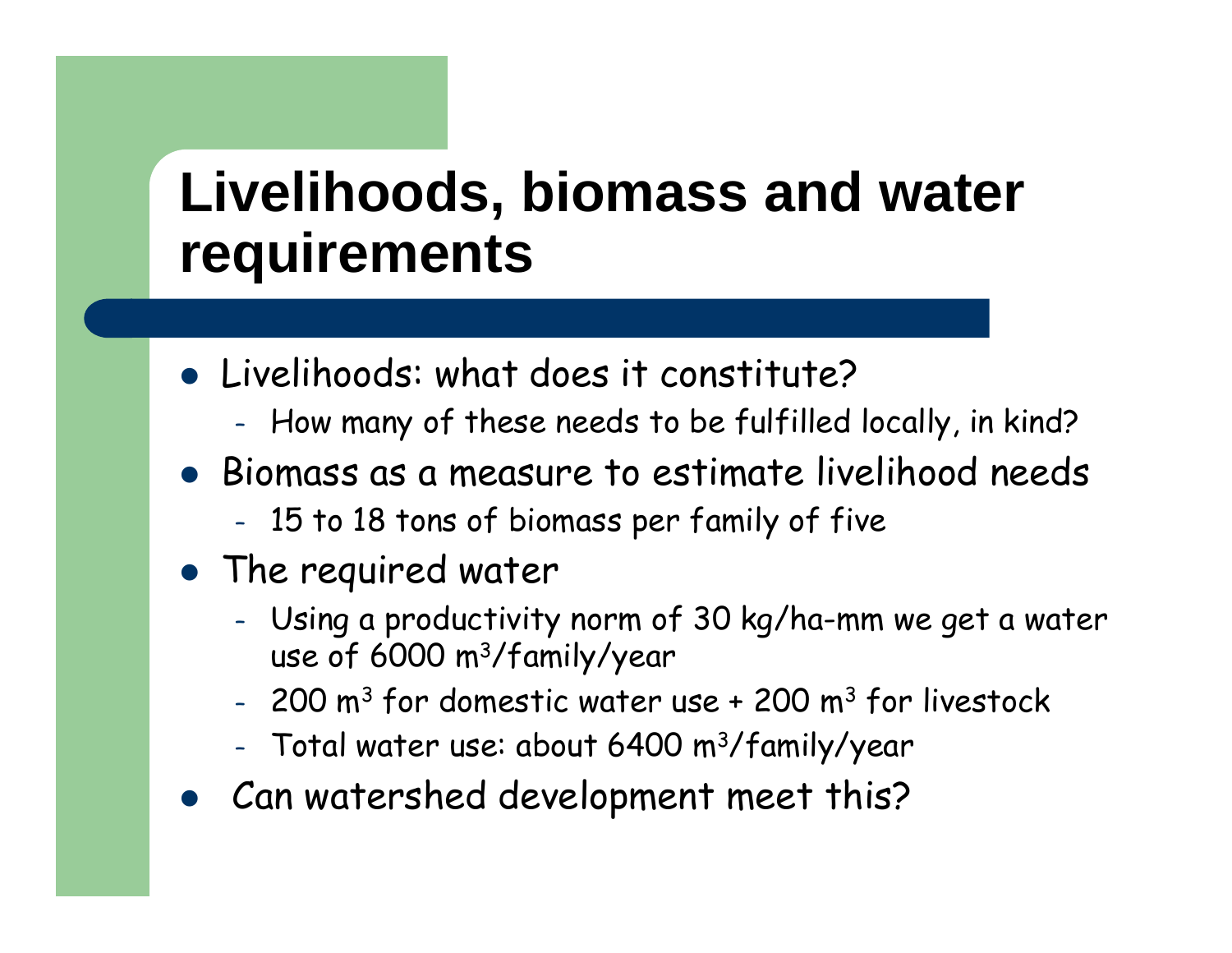### **River basins are not clean slates**

• As we move to higher scales we have to engage with the already existing developments in the form of large, medium, small water storages and diversions and the water and land use pattern around them

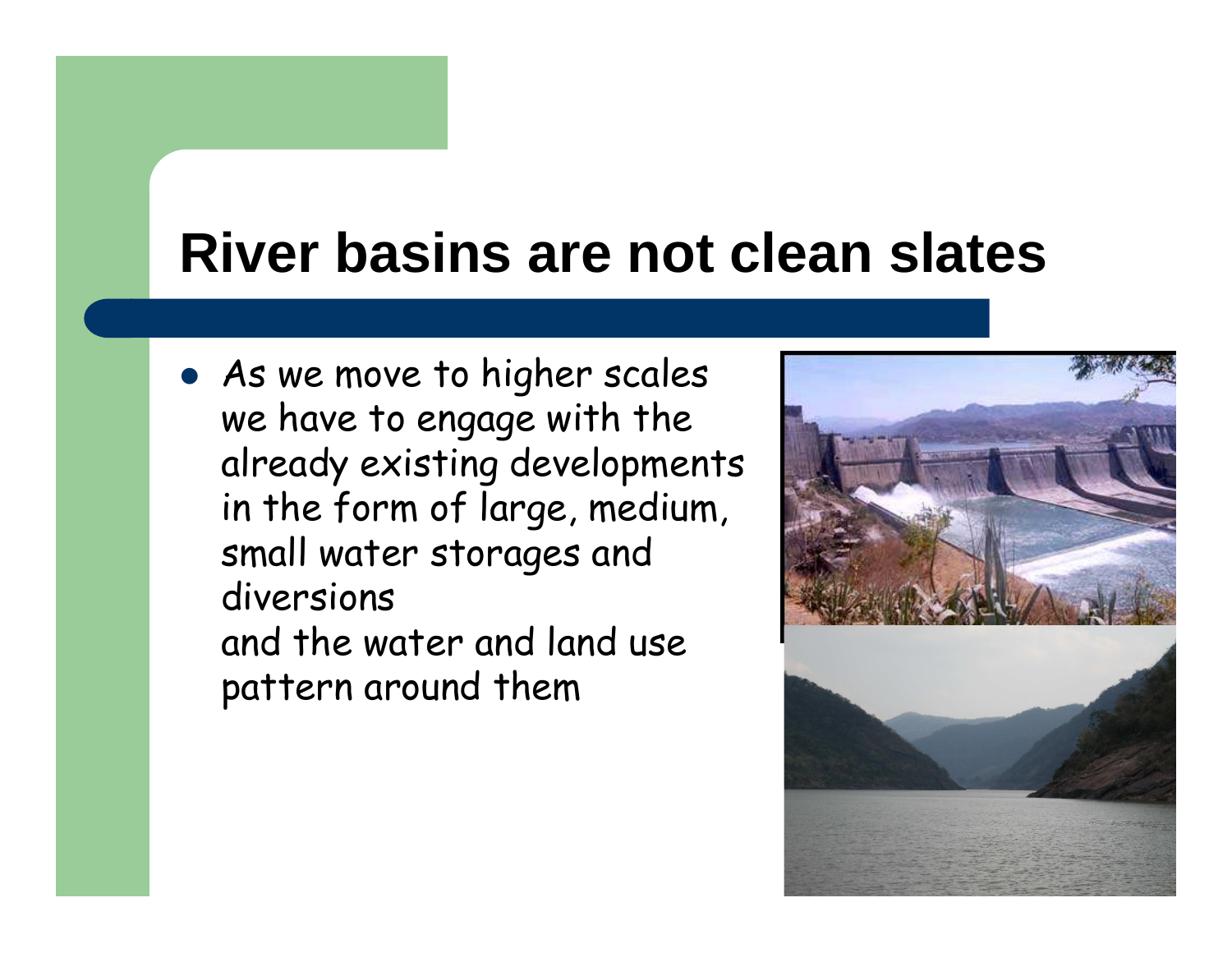# **Basin level allocations**

- Unlike in the western concept of watersheds, we have to allocate water for livelihoods
- Even at a micro watershed scale the issue of allocations has not been poorly understood
	- –It becomes all the more complex as we move on the scale
- Historical trend has been increasing establishment of rights over water from downstream to upstream
- Watershed development makes it possible to tap water upstream and use for livelihoods
	- –"robbing Peter to pay Paul"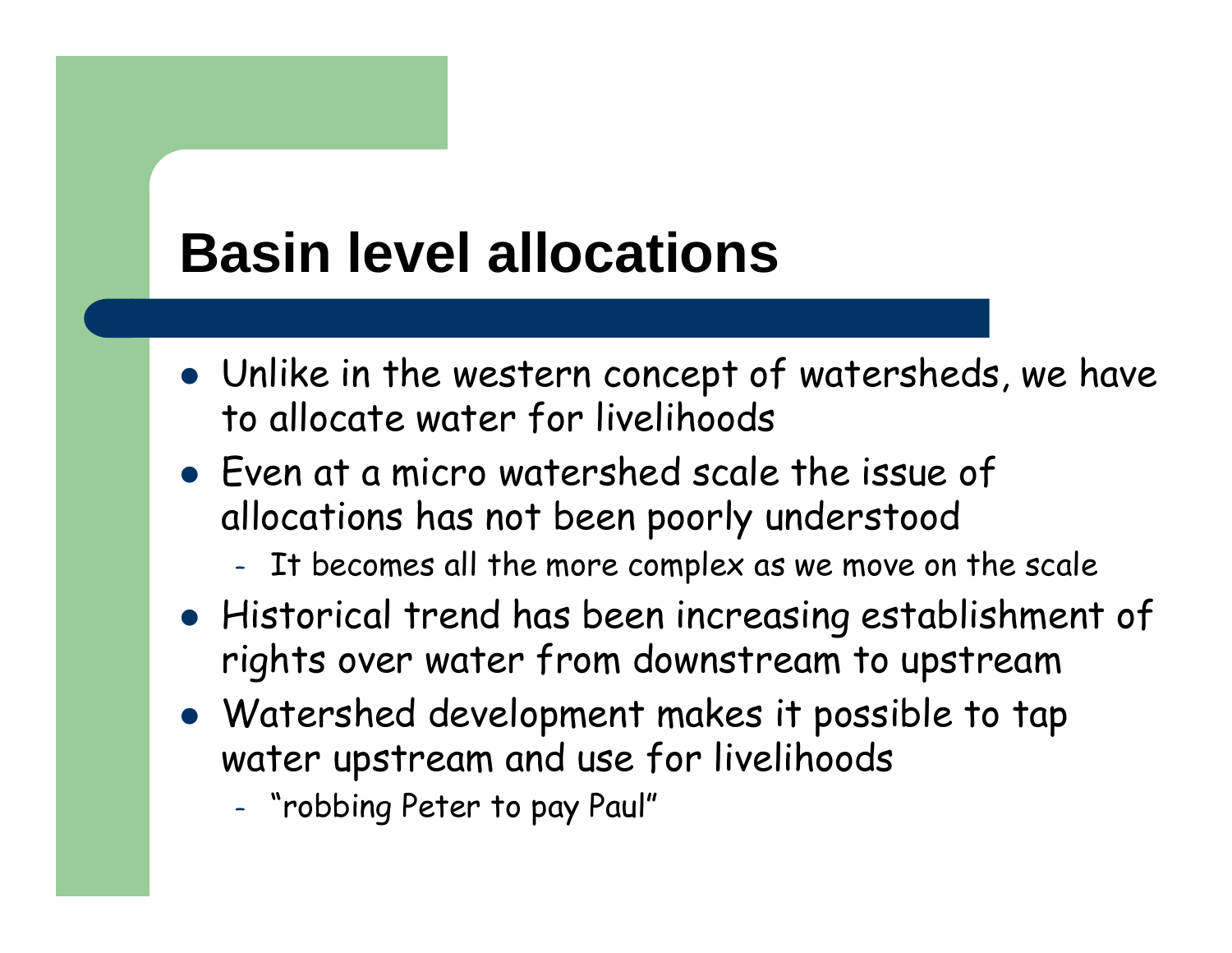# **Basin level allocations**

- $\bullet$  The issue of water use prioritisation
	- –National and state water policies
- $\bullet$  Issue is not one of simply changing the order of priorities
	- –- Sequential
	- –- Proportionate
- $\bullet$ Change in nomenclature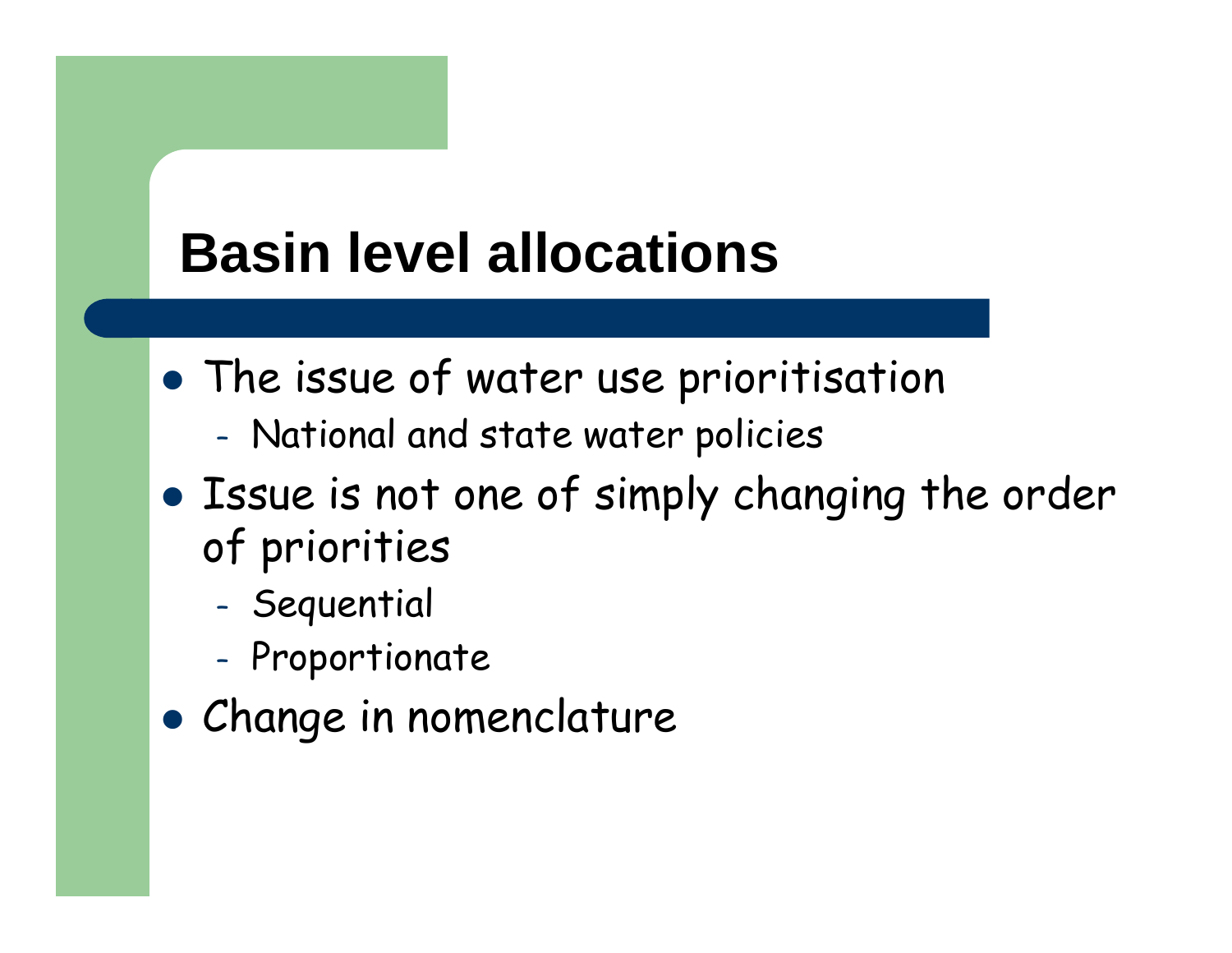# **Basin level allocations**

- Other viewpoints about allocations:
	- –minimum abstraction
	- – water for other uses should be allocated only after settingaside the water required for ecosystem needs
	- – river basins should have the freedom to decide on priorities across different uses excluding domestic water, environmental flows and water for livelihoods
- Needs to aggregate different uses and work out scenarios for average years, deficit years and "surplus" years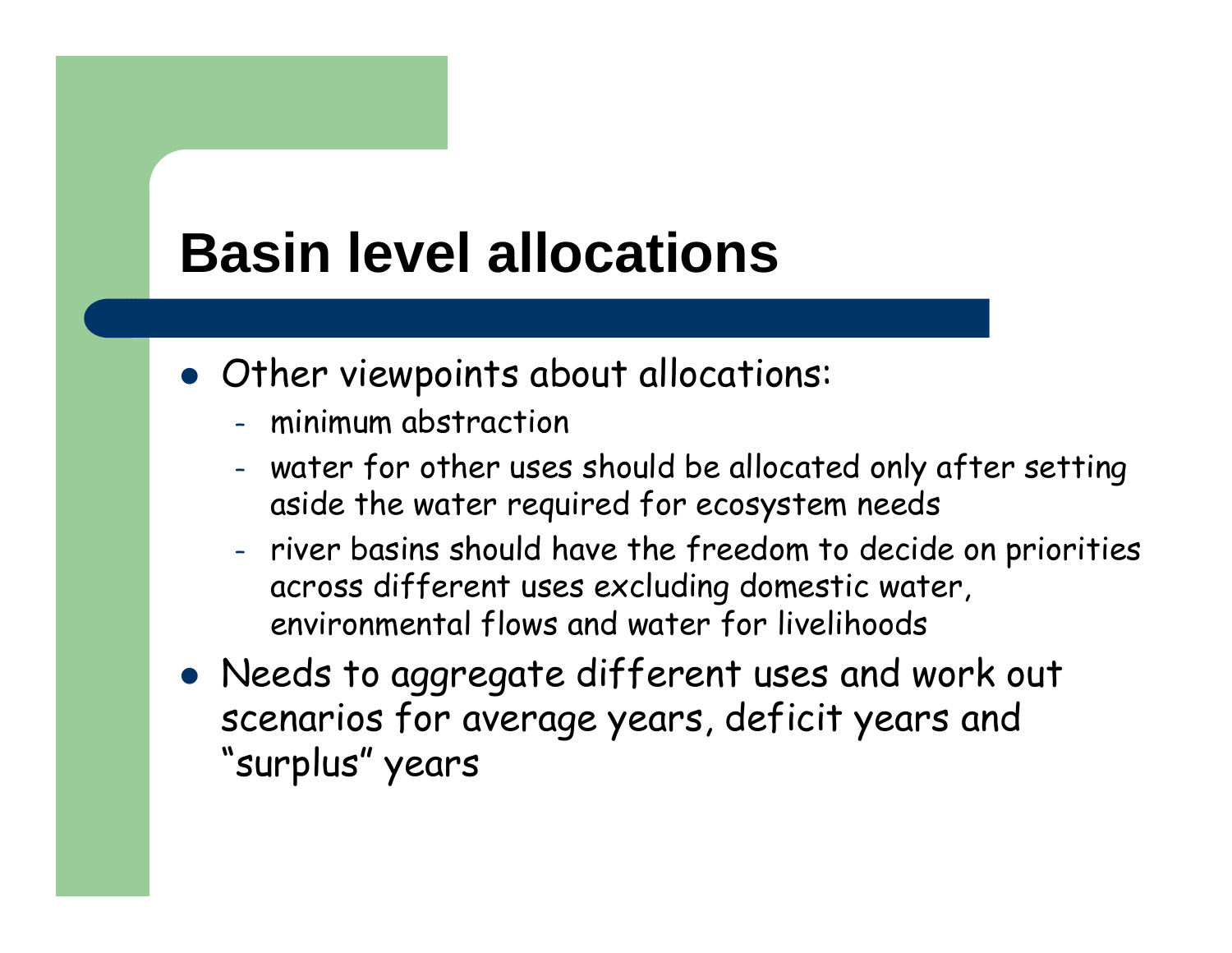# **The issue of boundaries**

- $\bullet$ Hydrological vs. political/administrative
- $\bullet$  May be at a higher scale (sub-basin), there may be better synchronisation
- $\bullet$  Implications for data aggregation and institutions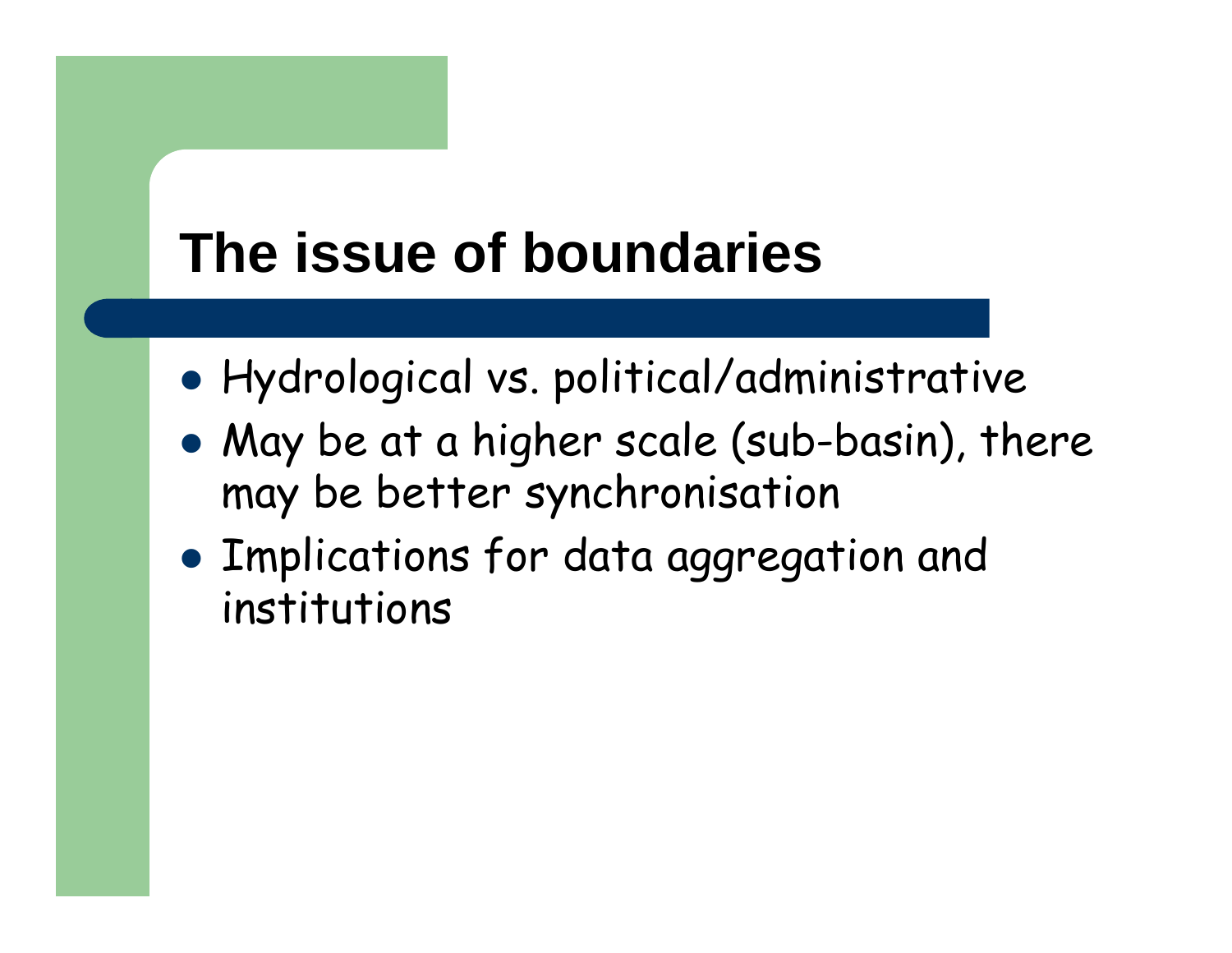## **Combining participative processes with scientific information and data**

- Two sources of data
	- – Participative methods – localised data sets
		- Participatory Rural Appraisal (PRA), Participatory Resource Mapping (PRM)
	- –-  $\,$  Data form the scientific establishments
		- Large scale surveys, Remotely sensed imageries
	- –- Both have problems
	- –- Issue is how do we integrate them
	- $\sim$ Data to be made available on public domain
- Resource literacy ability to make informed choices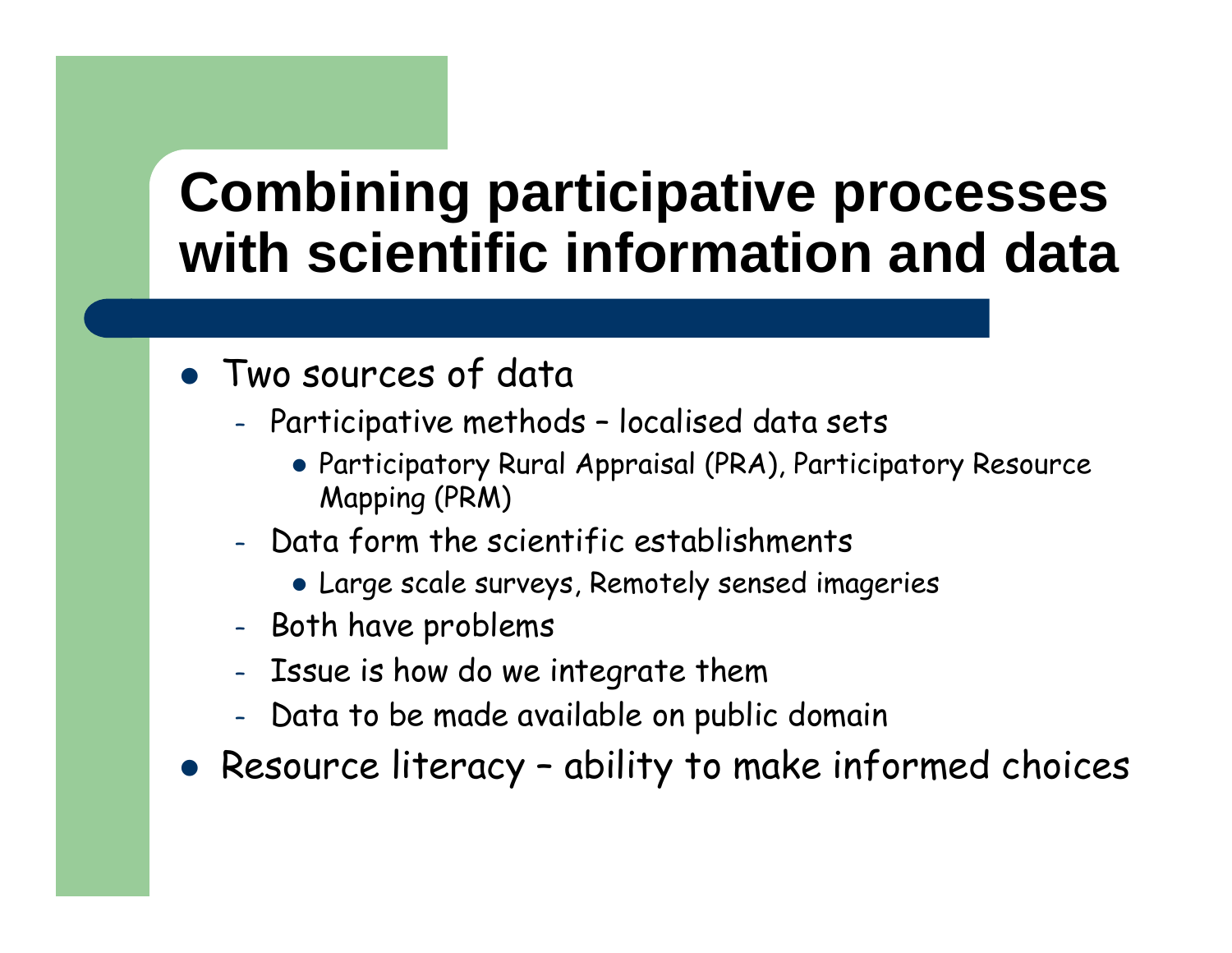# **Matching of micro and macro**

- $\bullet$  Participative processes at micro watershed scale and top down approach at river basin scale and they seldom meet
- $\bullet$  Effort should be to evolve plans at different scales through a bottom-up and top-down interactive process (iteration)
	- –- get away from "localism"
	- –get away from externalities
	- – internalise as far as possible the developments that have already taken place
	- –match the micro with the macro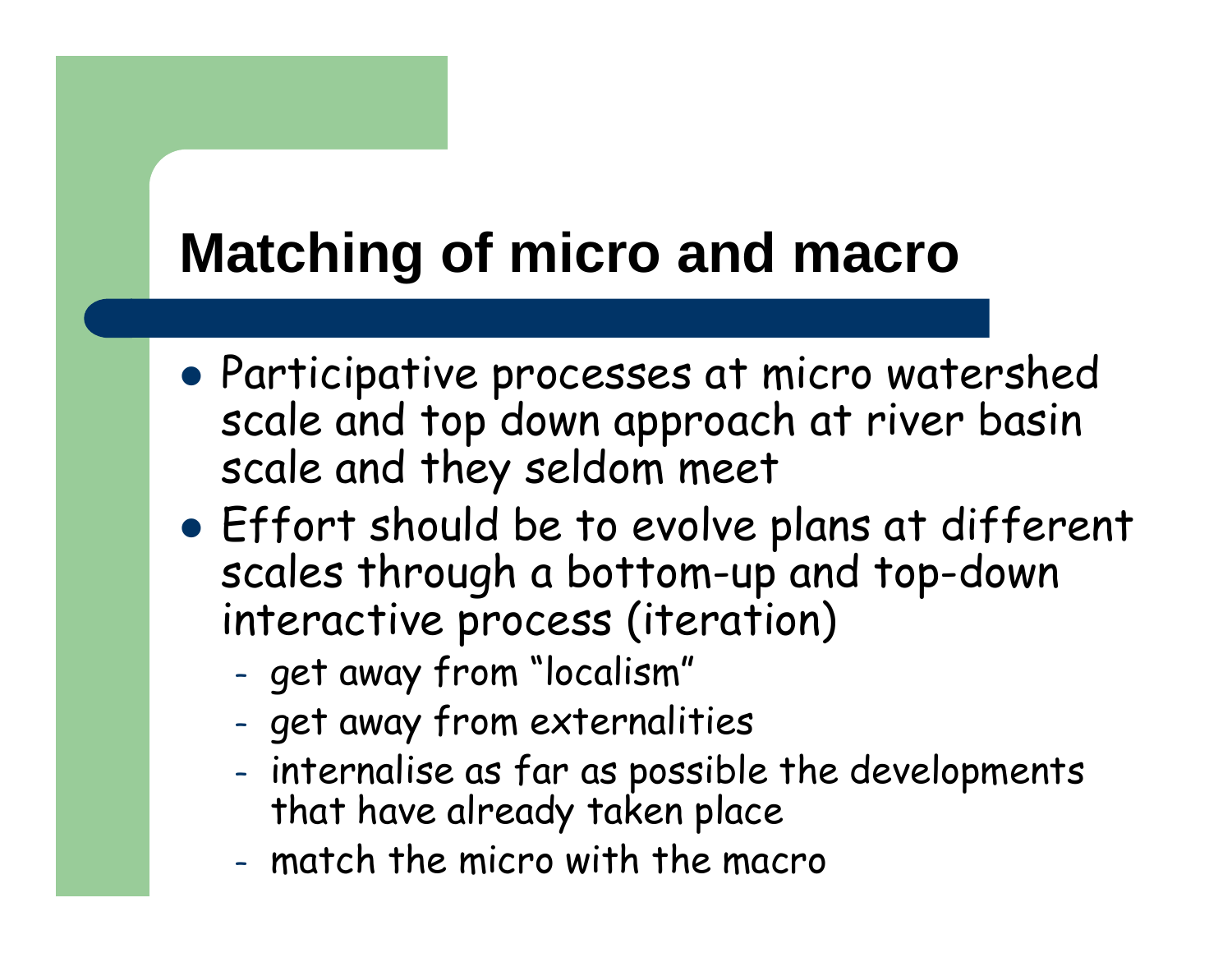# **Matching of micro and macro**

- $\bullet$  Importance of matching micro and macro
	- – Resource use norms at a micro watershed scale may be far out in comparison to the resource availability at a basin scale
	- – Basin level estimates are often based on coefficients that estimate virgin flow disregardingmodifications brought in by upstream use
- $\bullet$  Need for water balance studies
	- –Robust models required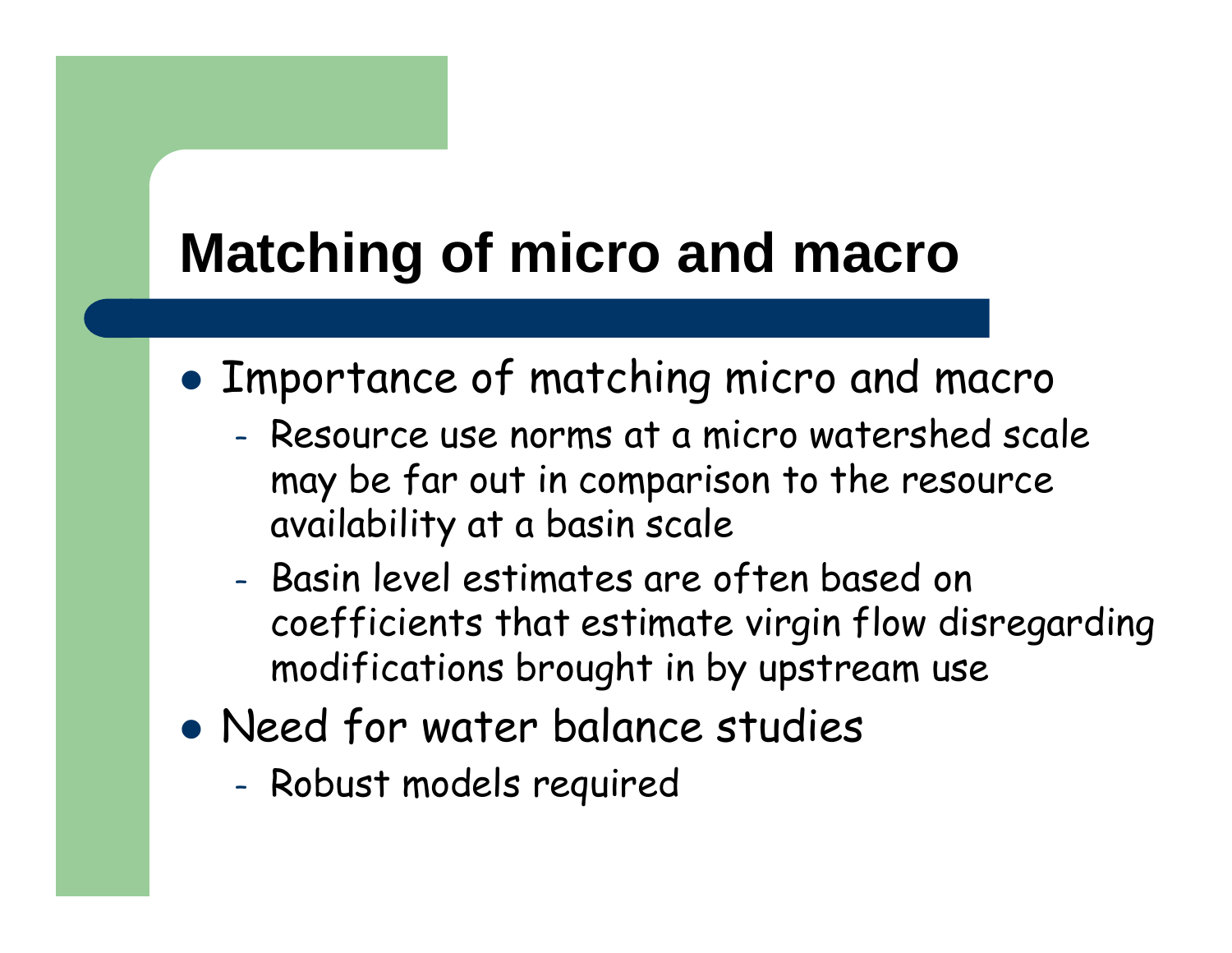## **Institutions and institutional structure**

- $\bullet$ Institutional fragmentation
- $\bullet$  Absence of institutions at meso scale (subbasin, river basin)
- $\bullet$ IWRM and talk of RBOs
- Institutions:
	- –- norms, process and practices that govern the behaviour (norms regarding resource access)
	- –specific institutional or organisational forms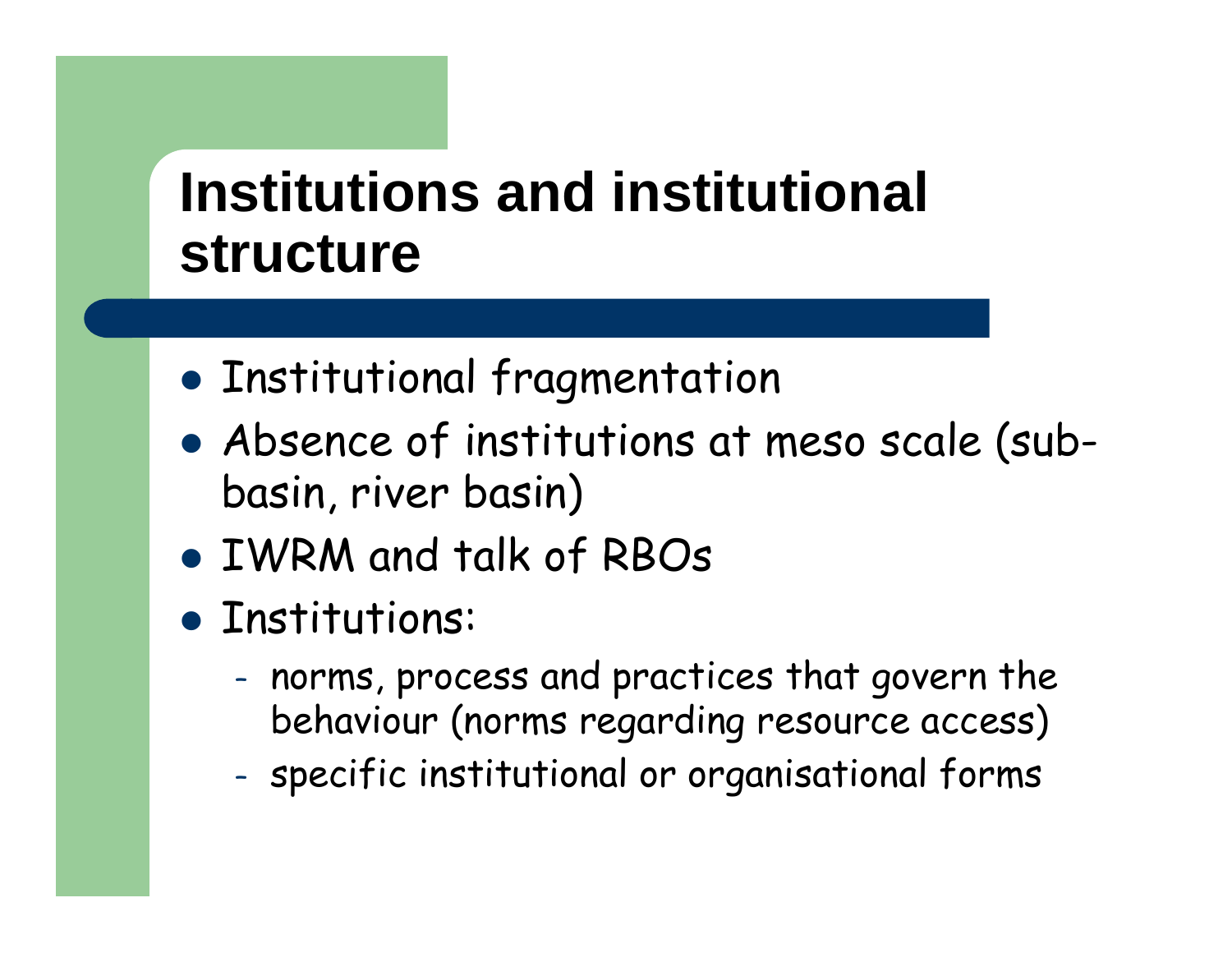### **Institutions and institutional structure**

- Institution design principles of institutions at various scales:
	- –- Planning, conservation, allocation, use, management and regulation of water should be based on the principle of subsidiarity
	- – The spirit of constitutional provisions for decentralisation of powers and functions in urban and rural areas (in the light of the 73rd and 74th constitutional amendments and PESA) should be respected
	- – A nested/federated institutional structure where the higher level institutions are built from the lower ones and they are organically linked
	- Institutions should be inclusive and democratic–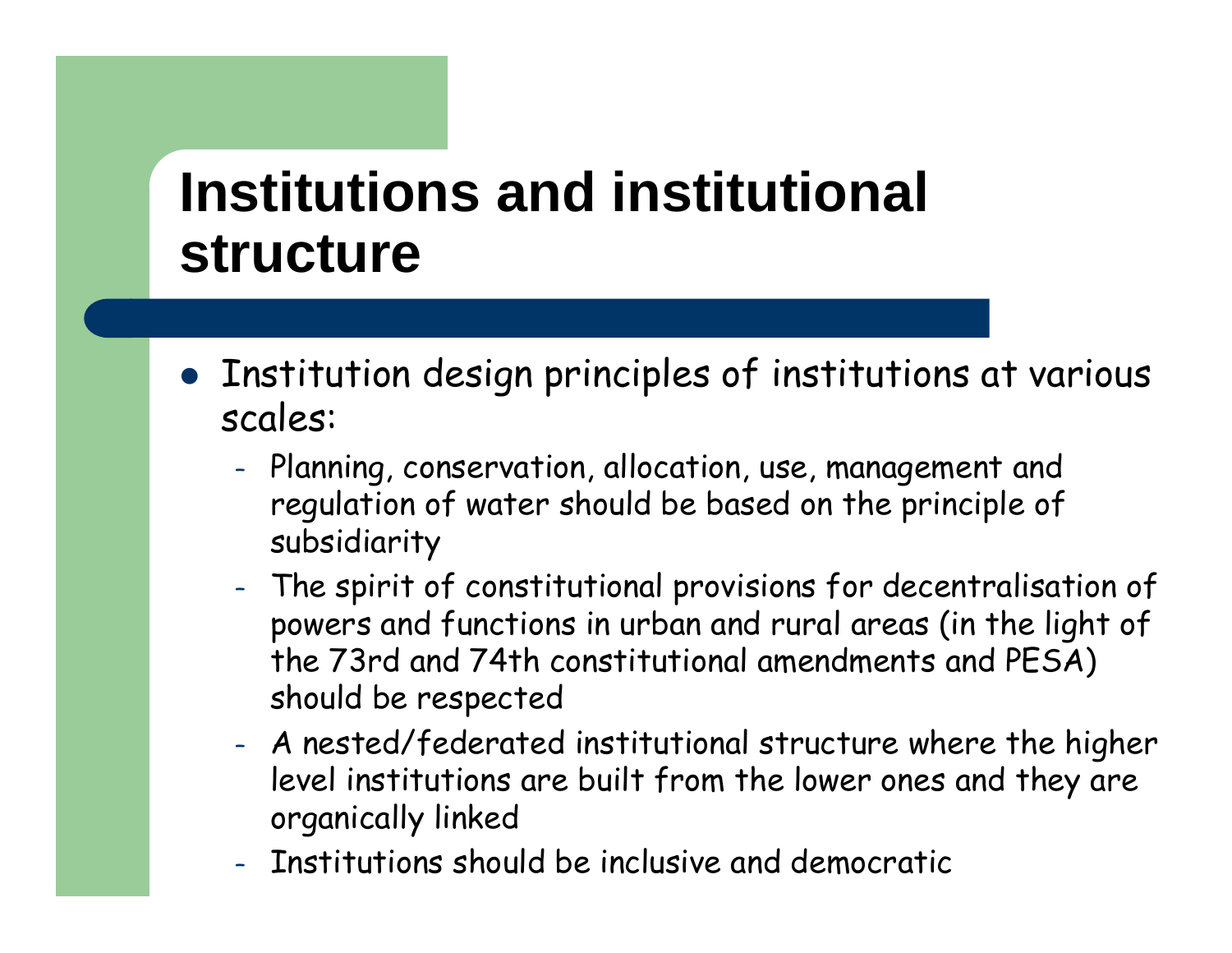## **Institutions and institutional structure**

# **• Institutions**

- –Governance functions
- –Management functions
- $\bullet$  Specialised institutions for:
	- Benchmarking, data collection, aggregation
	- –Monitoring, reviews
	- Training and capacity building
	- –- Regulation